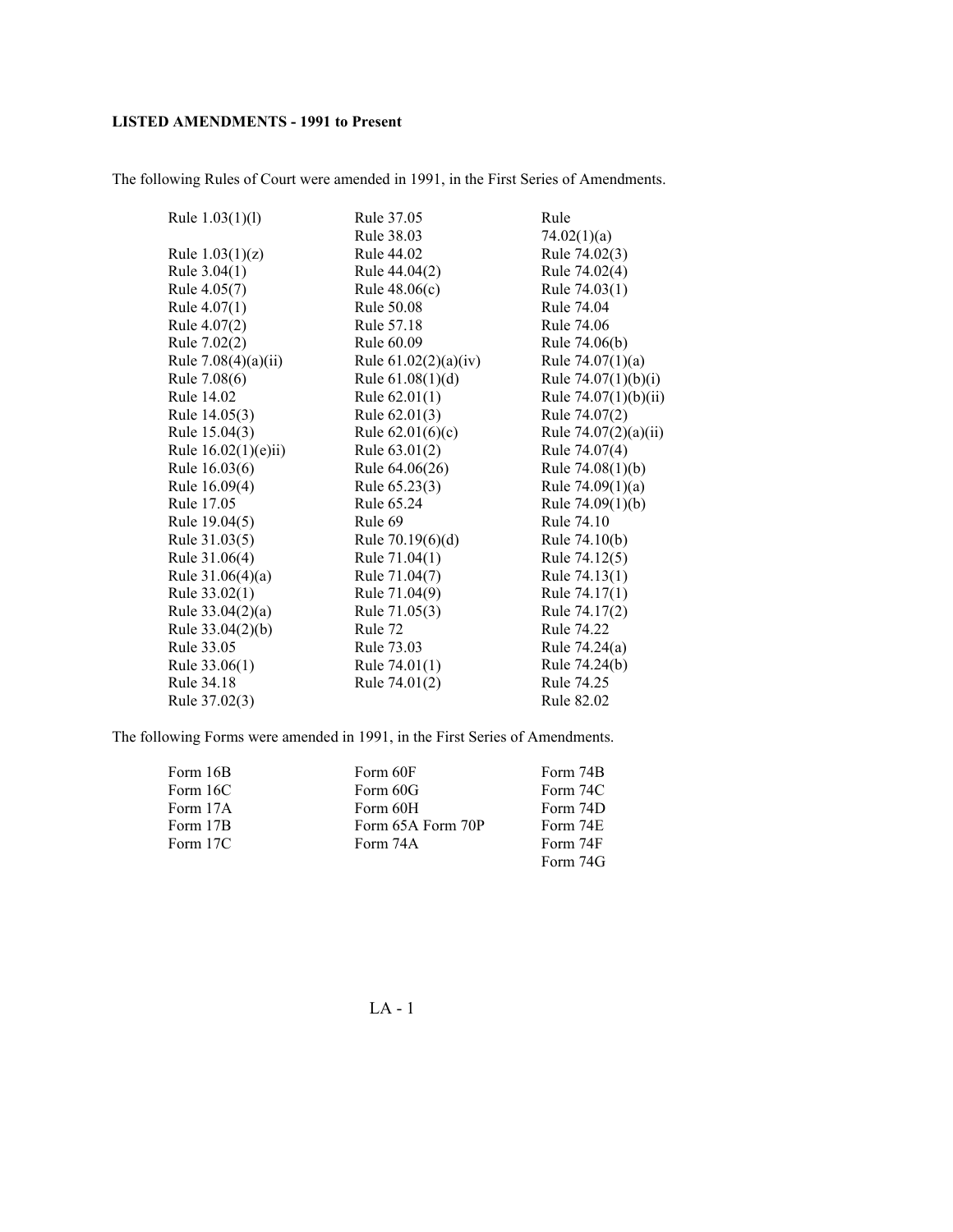The following Rules of Court were amended in 1992, in the Second Series of Amendments.

| Rule $3.01(1)(a)$   | Rule 60.07(8)    | Rule 60.18         |
|---------------------|------------------|--------------------|
| Rule $3.01(1)(b)$   | Rule 60.07(9)    | Rule $60.19(1)(a)$ |
| Rule $3.01(1)(c)$   | Rule $60.07(10)$ | Rule $65.47(1)$    |
| Rule $3.01(1)(d)$   | Rule 60.07(11)   | Rule 65.47(2)      |
| Rule $4.01(1)$      | Rule 60.07(12)   | Rule 66.03         |
| Rule $4.01(2)$      | Rule 60.07(13)   | Rule 68.04(2)(ba)  |
| Rule $4.05(1)$      | Rule 60.07(14)   | Rule 70.03(9)      |
| Rule 4.05(8)        | Rule 60.07(15)   | Rule 70.14(7)      |
| Rule 30.04(9)       | Rule $60.08(1)$  | Rule 70.14(15)     |
| Rule 37.07(4)       | Rule 60.08(2)    | Rule $70.21(1)$    |
| Rule 42.01(4)       | Rule 60.08(3)    | Rule 70.23(2)      |
| Rule 47.01          | Rule 60.08(4)    | Rule 70.23(3)      |
| Rule 48.13          | Rule 60.08(5)    | Rule 71.04(1)      |
| Rule 49.10(3)       | Rule 60.08(6)    | Rule 71.04(9)      |
| Rule 53.03(1)       | Rule 60.08(7)    | Rule 74.02(1)      |
| Rule 53.03(2)       | Rule 60.08(8)    | Rule 74.03(1)      |
| Rule 54.07(2)       | Rule 60.09(20)   | Rule $74.04(2)(a)$ |
| Rule 54.09(1)       | Rule $60.15(1)$  | Rule 79            |
| Rule 58 Tariff A.   | Rule 60.16       | Rule 83            |
| Part II $28(a)$     | Rule $60.16(1)$  |                    |
| Rule 58 Tariff B.   | Rule 60.16(2)    |                    |
| Filing fees payable | Rule 60.16(3)    |                    |
| in Supreme Court 3  | Rule 60.17(1)    |                    |
| Rule 60.07(4)       | Rule 60.17(2)    |                    |
| Rule 60.07(5)       | Rule 60.17(3)    |                    |
| Rule 60.07(7)       |                  |                    |

The following Forms were amended in 1992, in the Second Series of Amendments.

| Form 14A | Form 64E | Form 79.03A |
|----------|----------|-------------|
| Form 14B | Form 70I | Form 79.04A |
| Form 64B | Form 70K | Form 83A    |
| Form 64C | Form 70L |             |
| Form 64D | Form 74A |             |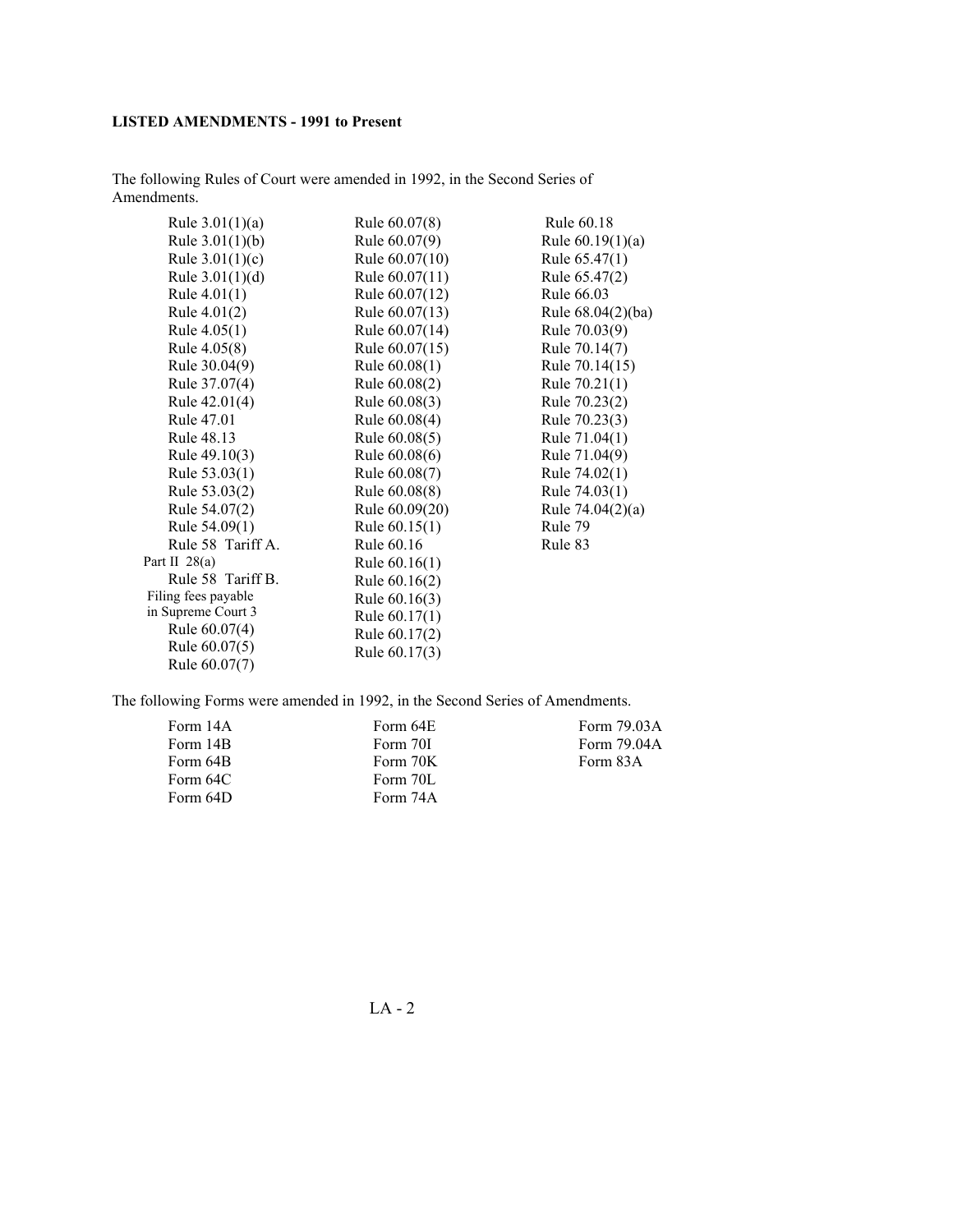The following Rules of Court were amended in 1994, in the Third Series of Amendments.

| Rule $4.06(3)(b)$  | Rule 34.04.1(1)     | Rule            |
|--------------------|---------------------|-----------------|
| Rule $8.01(2)$     | Rule 34.04.1(2)     | 55.07(1)        |
| Rule 14.03(1)(i)   | Rule 34.04(9)       | Rule $56.01(b)$ |
| Rule $16.02(1)(k)$ | Rule $37.11(1)(a)$  | Rule 59.04(1)   |
| Rule $16.05(1)(c)$ | Rule 37.12          | Rule 59.04(2)   |
| Rule 16.05(2.1)    | Rule 37.12.1(1)     | Rule 60.02(2)   |
| Rule 16.05(2.2)    | Rule 37.12.1(2)     | Rule 60.04(1)   |
| Rule $16.06(1)$    | Rule 37.12.1(3)     | Rule $60.07(1)$ |
| Rule 16.06(2)      | Rule 37.12.1(4)     | Rule 60.07(2)   |
| Rule 17.05(3)      | Rule 37.12.1(5)     | Rule 60.07(3)   |
| Rule 19.04(1)      | Rule 37.12.1(6)     | Rule 60.09(4)   |
| Rule 19.04(2)      | Rule 38.13          | Rule 60.09(21)  |
| Rule 19.04(3)      | Rule $42.01(1)$     | Rule 63.02(4)   |
| Rule 19.04(6)      | Rule 44             | Rule 68.01(2)   |
| Rule 19.08(1)      | Rule 48.13(4)       | Rule 68.05(2)   |
| Rule 23.03(1)      | Rule 48.13(4.1)     | Rule 68.06(2)   |
| Rule 23.03(2)      | Rule 52.03(7)       | Rule 68.06(3)   |
| Rule 24.01(d)      | Rule 53.04(2)       | Rule 68.06(4)   |
| Rule 24.01(e)      | Rule 53.09          | Rule 70.01      |
| Rule 24.04(1)      | Rule 55.02(14.1)    | Rule 70.24(1)   |
| Rule 24.04(2)      | Rule 55.02(14.2)    | Rule 75.04(5)   |
| Rule 29.11(2.1)    | Rule 55.05(1)       | Rule 75.05(2)   |
| Rule 30.03(4)      | Rule 55.05(3)       | Rule $75.06(1)$ |
| Rule 30.03(5)      | Rule 55.05(5)       | Rule 75.07(1)   |
| Rule 30.03(6)      | Rule $55.06(14)(b)$ | Rule 75.07(2)   |
|                    | Rule 55.06(15)      | Rule 75.09      |

The following Forms were amended in 1994, in the Third Series of Amendments. Form 16B Form 16C Form 30A Form 30B Form 48D Form 60F Form 60G Form 70I Form 81A Form 81B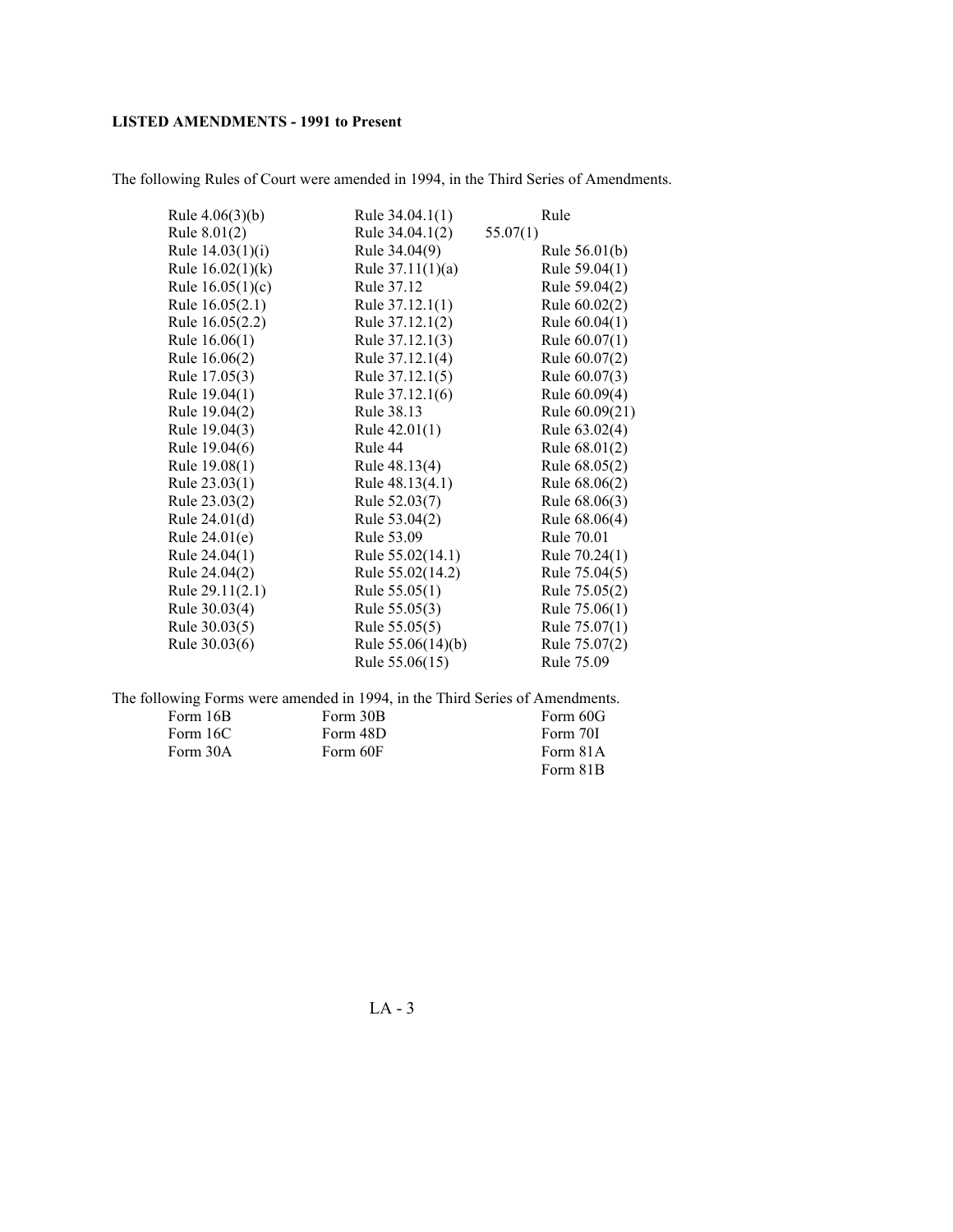The following Rules of Court were amended in 1995, in the Fourth Series of Amendments.

| Rule $16.05(1)$   | Rule 37.12.1(4)(b)   | Rule $61.11(1)(b)$ |
|-------------------|----------------------|--------------------|
| Rule $16.05(1.1)$ | Rule 38.08(2)        | Rule $65.15(1)$    |
| Rule 29.02(1)     | Rule 38.08(3)        | Rule 65.43(2)      |
| Rule $29.02(1.1)$ | Rule $48.02(1)(a)$   | Rule 74.04(7)      |
| Rule 29.02(1.2)   | Rule $48.02(1)(b)$   | Rule 74.22(2)      |
| Rule 36.04        | Rule 48.04 (2)       | Rule $82.15(1)(b)$ |
| Rule 37.12.1(2)   | Rule 48.05(2)        |                    |
| Rule 37.12.1(3)   | Rule 58, Tariff A.35 |                    |
|                   |                      |                    |

|          | The following Forms were amended in 1995, in the Fourth Series of Amendments. |          |
|----------|-------------------------------------------------------------------------------|----------|
| Form 14B | Form 48A                                                                      | Form 53C |
| Form 14E | Form 48B                                                                      | Form 65A |
| Form 16B | Form 50A                                                                      | Form 68A |
|          |                                                                               | Form 73A |

The following Rules of Court were Amended in 1996, in the Fifth Series of Amendments

| Rule 1.03 $(1)(z)$    | Rule $16.02$ (1)(j)   | Rule 69.02               |
|-----------------------|-----------------------|--------------------------|
| Rule $7.01(c)(i)$     | Rule 16.02 l(l)(ii)   | Rule 69.06               |
| Rule 7.02(3)          | Rule $23.01(2)(a)(i)$ | Rule 70.03(10)           |
| Rule 7.03(9)          | Rule 24.02 (b)(i)     | Rule 70.14(3) Rule 71.01 |
| Rule $7.03(10)(f)$    | Rule $31.03(5)(b)$    | Rule 71.03(2)            |
| Rule 7.04             | Rule $34.02(a)$       | Rule 71.04(7)(7)         |
| Rule 7.04(b)          | Rule $34.04(l)(b)$    | Rule 71.04(9)            |
| Rule $7.04(c)$        | Rule 38.04(3)         | Rule 71.04(10)           |
| Rule 7.05(3)          | Rule 38.10(2)         | Rule 71.07(7)            |
| Rule 7.06(2)          | Rule $48.03(2)(e)$    | Rule 71.08               |
| Rule 7.07 $(2)(b)(i)$ | Rule 48.12(1)         | Rule 71.09               |
| Rule 7.08 (4)         | Rule $50.01(3)$       | Rule 71.10               |
| Rule 7.08 $(4)(a)(i)$ | Rule 50.04(2)         | Rule 72.02(3)            |
| Rule 7.08(6)          | Rule $50.08$ (l)(a)   | Rule $74.01(1)$          |
| Rule 15.04(3)         | Rule 60.07            | Rule 81.17               |
| Rule 15.04(4)         | Rule 60.19(7)         | Rule 81.18               |
| Rule 15.04(5)         | Rule 65.43(4)         | Rule 82.29               |
| Rule 15.04(6)         | Rule 65.43(6)         | Rule 82.30               |
| Rule $16.02(l)(i)$    | Rule 69.01            |                          |

Forms of the Rules of Court Amended in 1996, in the Fifth Series of Amendments. Form 70I<br>Form 70L

Form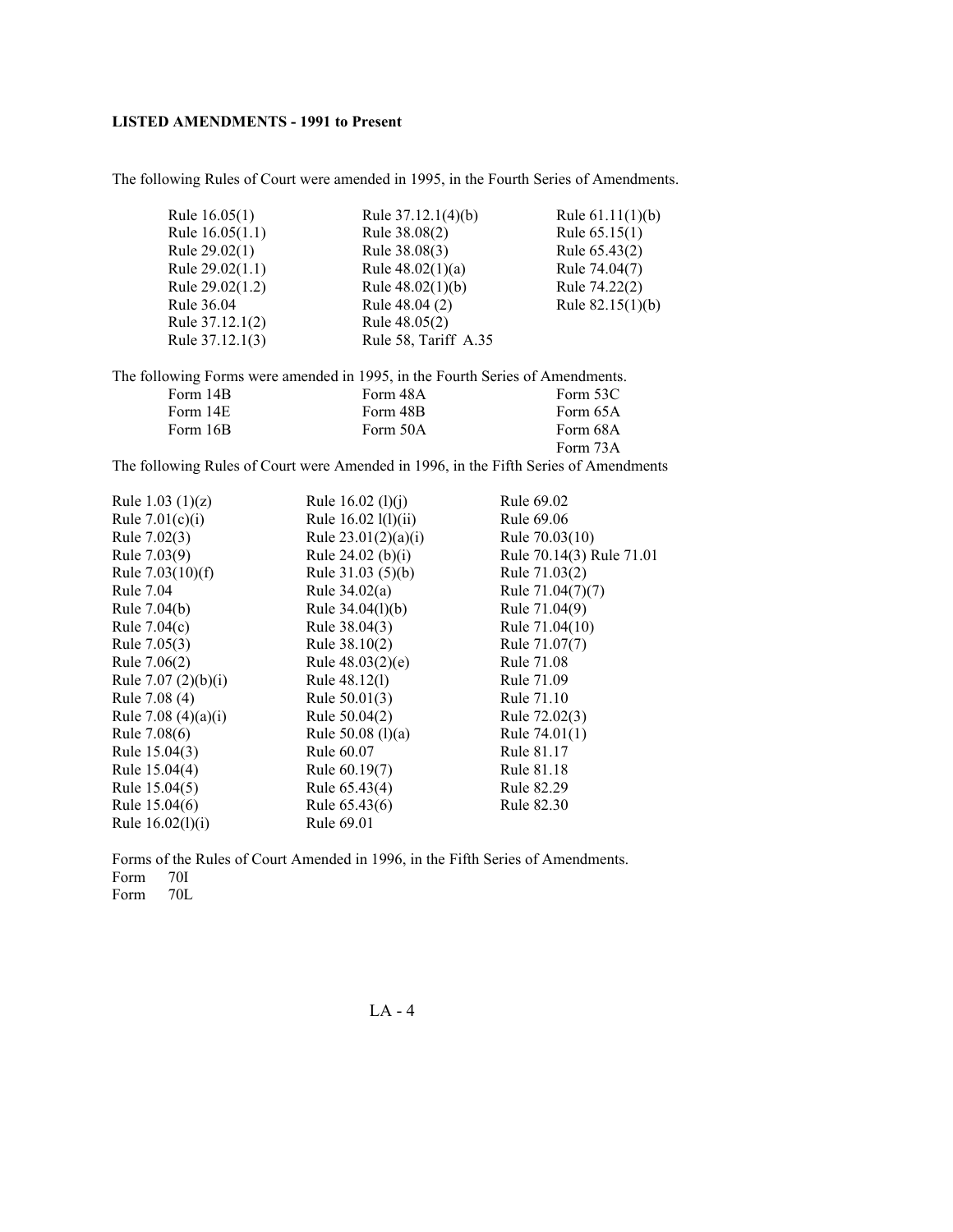|      |                      |      | The following Kutes of Court were amended in 1997 – First Series of Amendments |                                                                                      |
|------|----------------------|------|--------------------------------------------------------------------------------|--------------------------------------------------------------------------------------|
| Rule | 3.02(3)              | Rule | 31.10(1)(b)                                                                    | Rule 60.09(22), (23)                                                                 |
| Rule | $4.02(3)(f)$ and (g) | Rule | 39.04(1) and (2)                                                               | Rule 60.19(7)                                                                        |
| Rule | $15.03(4)$ and $(5)$ | Rule | 50.05(1), (2), (3), (4)                                                        | Rule 61.04(1)                                                                        |
| Rule | 15.04(5)             | Rule | $51.06(1)$ and $(3)$                                                           | Rule 64.03(6)                                                                        |
| Rule | 16.02(1)(f)          | Rule | 53.07 $(1)$ , $(2)$ , $(3)$                                                    | Rule 64.03(17)                                                                       |
| Rule | 16.03(5)             |      | $(4)$ , $(5)$ , $(6)$ $(7)$                                                    | Rule 64.03(18)(b)                                                                    |
| Rule | 16.05(1)(c)          | Rule | 54.10                                                                          | Rule 64.04(5)                                                                        |
| Rule | 16.05(2)             | Rule | 56.01(c)                                                                       | Rule 64.05(7)                                                                        |
| Rule | 16.05(2)(e)          | Rule | 60.09(1.1)                                                                     | Rule 70.15(7) and (8)                                                                |
| Rule | 16.05(2.1)           | Rule | 60.09(15)                                                                      | Rule 74.06                                                                           |
| Rule | 16.05(2.2)           | Rule | 60.09(15.1)                                                                    | Rule 75.04(1)                                                                        |
| Rule | 25.06(8)             | Rule | 60.09(15.2)                                                                    | Rule 82.25(1)                                                                        |
| Rule | $30.1$ (a new rule)  | Rule | 60.09(21)                                                                      |                                                                                      |
|      |                      |      |                                                                                |                                                                                      |
|      |                      |      |                                                                                |                                                                                      |
|      |                      |      | The following Forms amended in 1997 in the First Series of Amendments          |                                                                                      |
| Form | 4C                   | Form | 60G                                                                            | Form 60H.1                                                                           |
| Form | 16B                  | Form | 60H                                                                            |                                                                                      |
|      |                      |      |                                                                                |                                                                                      |
|      |                      |      |                                                                                | The following Rules of Court were amended in 1998 in the Second Series of Amendments |
| Rule | 16                   | Rule | 37.10(2)                                                                       | Rule 68.03                                                                           |
| Rule | 20.03                | Rule | 37.10(3)                                                                       | Rule 70.23                                                                           |
| Rule | 37.07(1)             | Rule | 37.10(4)                                                                       | Rule 70.23(7)                                                                        |
| Rule | 37.07(6)             | Rule | 37.10(5)                                                                       | Rule 71.08.1                                                                         |
| Rule | 37.07(7)             | Rule | 37.10(6)                                                                       | Rule 74.10                                                                           |
| Rule | 37.08(1)             | Rule | 38.10(1)                                                                       | Rule 74.19                                                                           |
| Rule | 37.08(2)             | Rule | 53.08(e)                                                                       | Rule 74.20                                                                           |
| Rule | 37.09(2)             | Rule | 60.14(4)                                                                       | Rule 75.1                                                                            |
| Rule | 37.09(3)             | Rule | 60.14(5)                                                                       |                                                                                      |
|      |                      |      |                                                                                |                                                                                      |
| Rule |                      | Rule | 62.02                                                                          |                                                                                      |
|      | 37.10(1)             |      |                                                                                |                                                                                      |
|      |                      |      | The following Forms were amended in 1998 in the Second Series of Amendments    |                                                                                      |
| Form | 62B                  | Form | 74I                                                                            | Form 75.1A                                                                           |
| Form | 74H                  | Form | 74J                                                                            | Form 75.1B                                                                           |

### The following Rules of Court were amended in 1997 – First Series of Amendments

#### **The following Rules of Court were amended in 1999 in the Third Series of Amendments**

| Rule 14.07(2)   | Rule $30.1.01(1)(a)$ | Rule 34.13      |
|-----------------|----------------------|-----------------|
| Rule 15.04(6)   | Rule 34.02(b)        | Rule 34.17(1)   |
| Rule 17.02(h)   | Rule 34.04.1         | Rule 40.05      |
| Rule 19.04(3)   | Rule $34.04.1(1)$    | Rule 49.02(2)   |
| Rule 19.04(3.1) | Rule 34.08(1)        | Rule 49.12(1)   |
| Rule 53.08(d)   | Rule 53.08(e)        | Rule $53.08(f)$ |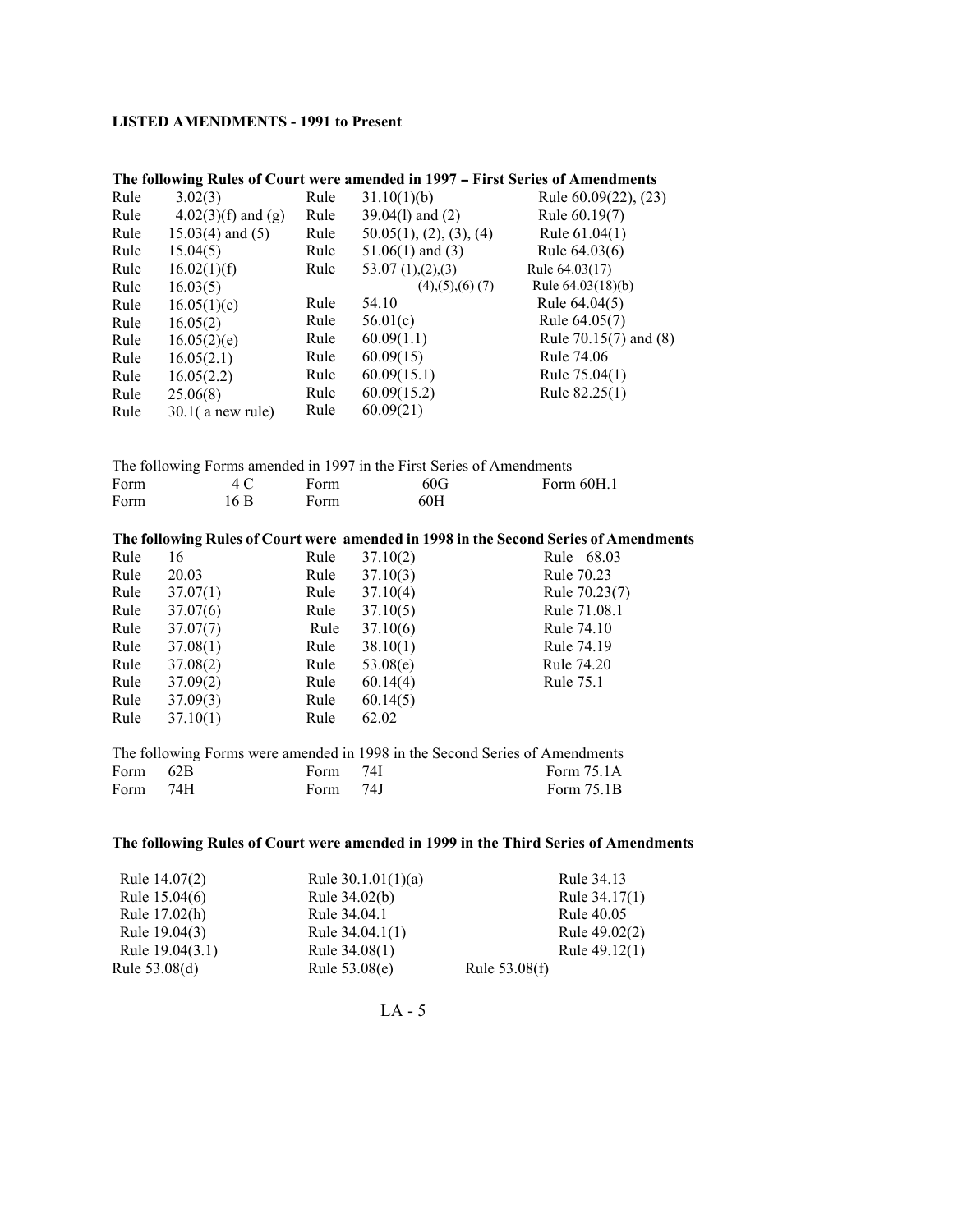| Rule $54.03(1)$    | Rule 57.01                                                   | Rule $60.09(1.1)$                                                                    |
|--------------------|--------------------------------------------------------------|--------------------------------------------------------------------------------------|
| Rule 68.04(7)      | Rule $74.01(1)$                                              | Rule 74.07(6)                                                                        |
| Rule 75.1.05.1(1)  |                                                              |                                                                                      |
|                    | The following Forms were amended in 1999 in the Third Series |                                                                                      |
| Form 61 C          | Additional Practice Note-#34                                 |                                                                                      |
| Form 61 D          |                                                              |                                                                                      |
|                    |                                                              | The following Rules of Court were amended in 2000 in the Fourth Series of Amendments |
| Rule $1.07(1)$     | Rule 16.09                                                   | Rule 61.11(4)                                                                        |
| Rule $7.02(1)$     | Rule37.11(1)                                                 | Rule $61.11(5)$                                                                      |
| Rule 7.02(2)       | Rule 37.12                                                   | Rule 61.11(6)                                                                        |
| Rule 15.04(4)      | Rule 49.10(2)                                                | Rule 61.11(7)                                                                        |
| Rule $16.05(1)(c)$ | Rule $61.11(1)$                                              | Rule 61.11(8)                                                                        |
| Rule $16.05(1)(d)$ | Rule $61.11(2)$                                              | Rule 65.44(4)                                                                        |
| Rule 16.05(3)      | Rule $61.11(3)$                                              | Rule $70.19(5)(c)$                                                                   |
|                    |                                                              | Rule 74.06                                                                           |
|                    |                                                              | The following Forms were amended in 2000 in the Fourth Series of Amendments          |
| Form 14 E          | Form 74 A                                                    | <b>Additional Practice Notes</b>                                                     |
|                    |                                                              |                                                                                      |

| Rule 15.04(4)      | Rule $49.10(2)$                                                                                                                                                                                                                     | Rule $61.11(7)$                  |
|--------------------|-------------------------------------------------------------------------------------------------------------------------------------------------------------------------------------------------------------------------------------|----------------------------------|
| Rule $16.05(1)(c)$ | Rule $61.11(1)$                                                                                                                                                                                                                     | Rule 61.11(8)                    |
| Rule $16.05(1)(d)$ | Rule $61.11(2)$                                                                                                                                                                                                                     | Rule 65.44(4)                    |
| Rule 16.05(3)      | Rule $61.11(3)$                                                                                                                                                                                                                     | Rule $70.19(5)(c)$               |
|                    |                                                                                                                                                                                                                                     | Rule 74.06                       |
|                    | The following Forms were amended in 2000 in the Fourth Series of Amendments                                                                                                                                                         |                                  |
| Form 14 E          | Form 74 A                                                                                                                                                                                                                           | <b>Additional Practice Notes</b> |
| Form $65E$         | Form 74 B                                                                                                                                                                                                                           | #35,#36                          |
| Form 65 AAA        |                                                                                                                                                                                                                                     |                                  |
|                    | The following Rules of Court were amended in 2001 in the Fifth Series of Amendments                                                                                                                                                 |                                  |
| Rule 4.05(7)       | Rule 47.01                                                                                                                                                                                                                          | Rule 75.1.05.1                   |
| Rule $14.07(2)(b)$ | Rule 30.08(1)                                                                                                                                                                                                                       | Rule 75.1.06(15)7                |
| Rule 14.08(3)      | Rule 50.01(3)                                                                                                                                                                                                                       | Rule 61.13                       |
| Rule 16.01(2)      | Rule 61.11 Rule 58.07                                                                                                                                                                                                               | Rule 75.1.07(2)                  |
| Rule 19.01(1)      | Rule $61.01(1)(a)$                                                                                                                                                                                                                  | Rule $68.04(1)(a)$               |
| Rule 31.07         | Rule 61.12                                                                                                                                                                                                                          | Rule 75.2                        |
|                    | The following Forms were amended in 2001 in the Fifth Series of Amendments                                                                                                                                                          |                                  |
| Form 65 WW         | Form 68 B                                                                                                                                                                                                                           | <b>Additional Practice Note</b>  |
| Form 68 A          | Form 68 C                                                                                                                                                                                                                           | #37                              |
|                    | $\mathbf{D}$ and $\mathbf{L} \in \mathcal{L}$ and $\mathbf{L}$ and $\mathbf{L} \in \mathcal{L}$ and $\mathbf{L} \in \mathcal{L}$ and $\mathbf{L} \in \mathcal{L}$ and $\mathbf{L} \in \mathcal{L}$ and $\mathbf{L} \in \mathcal{L}$ |                                  |

Rules of Court amended in 2002 in the Sixth Series of Amendments

| Rule $11.02(1)$ | Rule 53.08 | Additional Practice Note - #38 |
|-----------------|------------|--------------------------------|
| Rule 20.04(2)   | Rule 68.06 |                                |
| Rule 30.03(5)   |            |                                |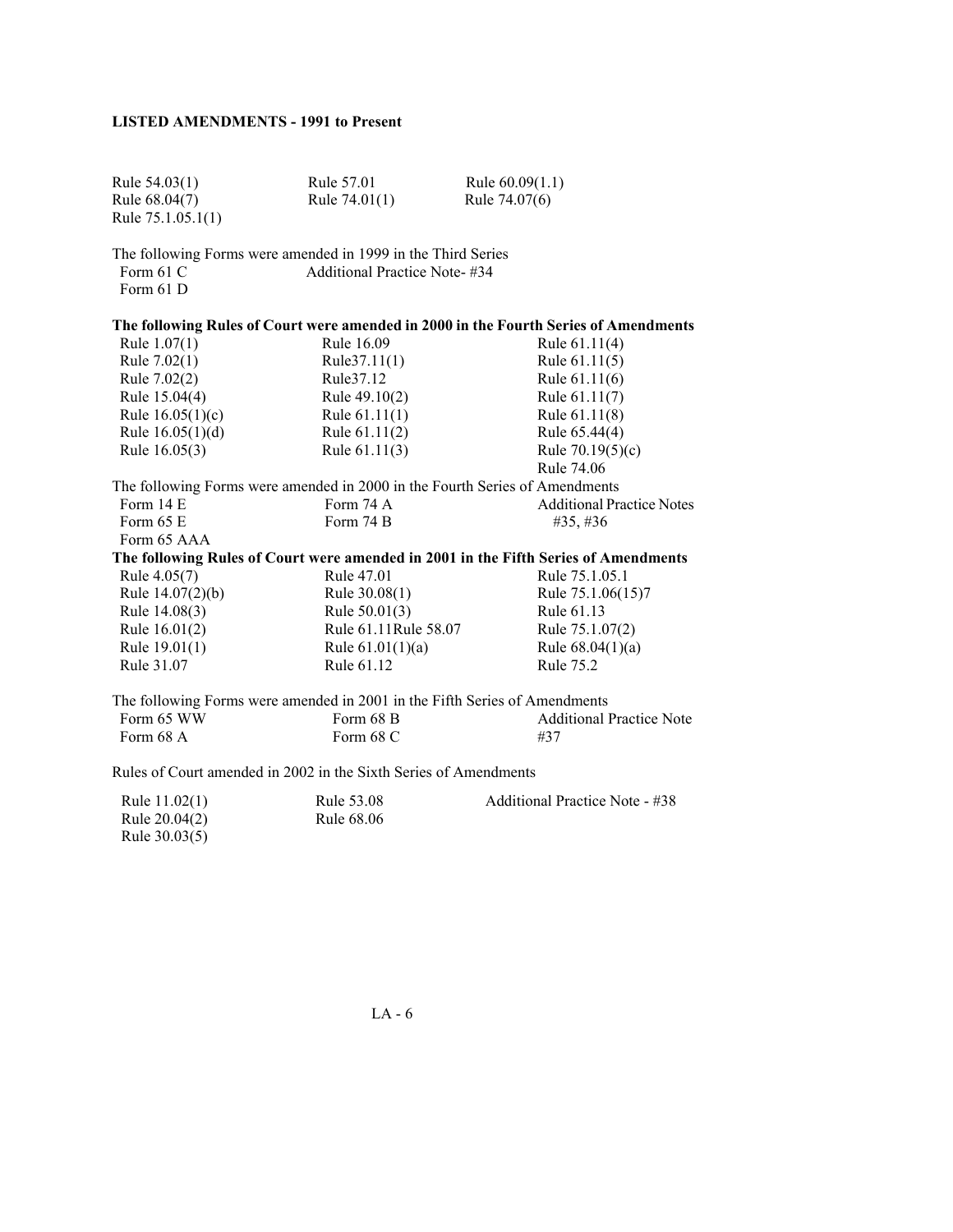### **Rules of Court amended in September 1, 2003 in the Seventh Series of Amendments**

| Rule 1.02 (1)<br>Rule $1.03(1)(m.1)(m.2)(0.1)$<br>$(w.1)$ (ff) | Rule $4.05.1(1) - (4)$<br>Rule $4.05.2(1) - (5)$<br>Rule $6.01(1)$ | Rule 57.03 (1)<br>Rule 58.01<br>Rule $58.05(1)$ & (2) |
|----------------------------------------------------------------|--------------------------------------------------------------------|-------------------------------------------------------|
| Rule 1.04 (4) & $(5)$                                          | Rule 14.03 (4.1)                                                   | Rule 58.09                                            |
| Rule 3.02(4)<br>Rule 3.03                                      | Rule $15.02(1) - (5)$<br>Rule 16.05 (1)(e) & $(2.1)$               | Rule 58 - Tariff A - Part I<br>Rule 60.09             |
| Rule $4.01(3) - (9)$                                           | Rule 20.03                                                         | Rule $61.11(1)$                                       |
| Rule $4.04(1)$                                                 | Rule 21.03                                                         | Rule $68.05(1)$ & $(2)$                               |
| Rule $4.05(1.1) (1.2) (1.3)$<br>$(1.4)$ $(8.1)$ $(8.2)$        | Rule 22.02<br>Rule $57.01(3)(3.1)(4)(5)$                           | Rule 68.06(2)<br>Rule 75.1                            |
|                                                                |                                                                    |                                                       |

Forms Amended in the Seventh Series of Amendments, in effect September 1, 2003

| Form 14F    | Form 75.1 B | Additional Practice Note #39 |
|-------------|-------------|------------------------------|
| Form 57A    | Form 75.1 C |                              |
| Form 68 B   | Form 75.1 D |                              |
| Form 75.1 A |             |                              |

Rule 74 was amended in the Seventh Series of Amendments, to come into effect January 1, 2004 Forms to Rule 74 amended in the Seventh Series of Amendments in effect January 1, 2004.

Forms 74A - 74J were repealed and the following forms were adopted

| Form 1A | Form 9C  | Form 20B |
|---------|----------|----------|
| Form 4A | Form 10A | Form 20C |
| Form 4B | Form 11A | Form 20D |
| Form 5A | Form 13A | Form 20E |
| Form 7A | Form 15A | Form 20F |
| Form 8A | Form 16A | Form 20G |
| Form 8B | Form 18A | Form 20H |
| Form 9A | Form 18B | Form 20I |
| Form 9B | Form 20A | Form 20J |
|         |          |          |

## **Rules Amended in the Eighth Series of Amendments in effect September 1, 2004**

| Rule 7.07.1        | Rule $40.10(1)$ , $(2)$                 |
|--------------------|-----------------------------------------|
| Rule 14.03(4.1)    | Rule 61.03(3)                           |
| Rule $16.02(g)$    | Rule $61.13(1)$ , $(4)$ , $(7)$ , $(8)$ |
| Rule $23.01(1)(2)$ | Rule $61.14(1)$ , $(2)$ , $(3)$         |
| Rule 30.09         | Rule 75.1.02(7)                         |
| Rule 37.02(3)      |                                         |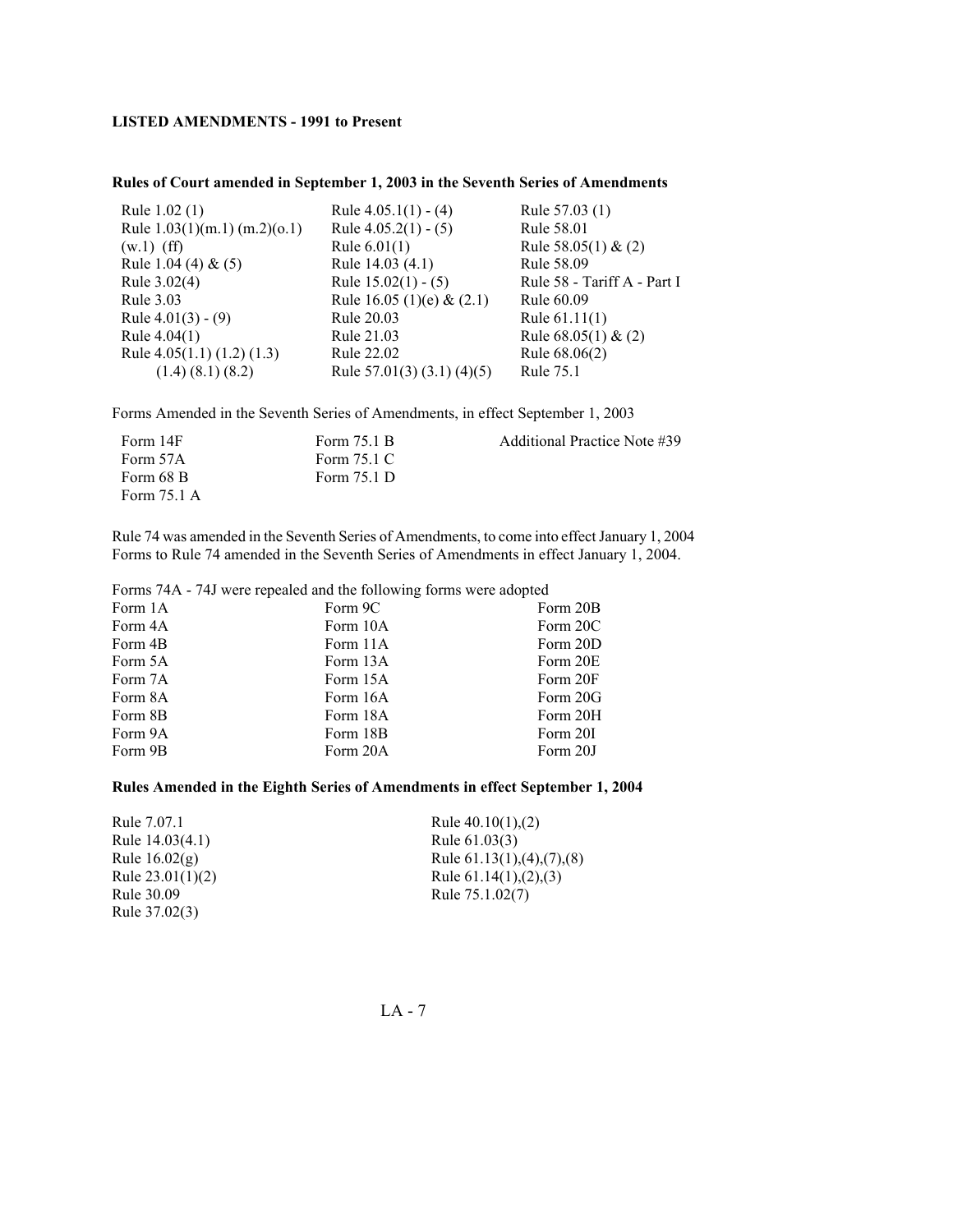Forms Amended in the Eighth Series of Amendments, in effect September 1, 2004

Form 61K

### **Rules Amended in the Ninth Series of Amendments in effect September 1, 2005**

Rule 1.03 (w.1) (ff) Rule 15.04 (2) (4)(8)(9) Rule 21.03(1)(2)(3)(4) Rule 30.01(1)(a) Rule 37.08(1)(2)

Rule 38.08(4)(5) Rule 38.10(2)(3) Rule 50.1 Rule 57.01(1),(4), (6),(7)

Forms Amended in the Ninth Series of Amendments in effect September 1, 2005 Form 15B Form 57B

### **Small Claims Rules amended in the Ninth Series of Amendments, in effect September 1, 2005**

Rule 19.01 - 19.09 Rule 20.06(2) Rule 20.08(9) & (10) Rule20.08 (12)(b) Rule 20.08 (16) to (21)

Small Claims Forms amended in the Ninth Series of Amendments, in effect September 1, 2005

Form 7A Form 10A Form 20 E&G

### **Rules Amended in the Tenth Series of Amendments in effect September 1, 2006**

| Rule $1.03(1)(1)$ , (w.1), (w.2) | Rule $40.05(1)(2)(3)(4)$          |
|----------------------------------|-----------------------------------|
| Rule 16.01(4)                    | Rule 58 - Tariff B                |
| Rule 25.03(1)                    | Rule $59.03(1)(2)(3)(4)(5)(6)(7)$ |
| Rule $30.10(5)$                  | Rule 60.09(24)                    |
| Rule 31.05                       | Rule $60.16(1)(2)(3)(4)(5)(6)(7)$ |
| Rule $31.11(1)$                  | Rule $60.20(1)(2)(3)(4)(5)$       |
| Rule 37.07(1)                    | Rule 61.07(3)                     |
| Rule $39.04(1)(2)$               | Rule $68.05(1)(2)$                |

Forms Amended in the Tenth Series of Amendments in effect September 1, 2006

| Form 60N | Form 75.1A | Form 75.1B | Form 75.1C |
|----------|------------|------------|------------|
|          |            |            |            |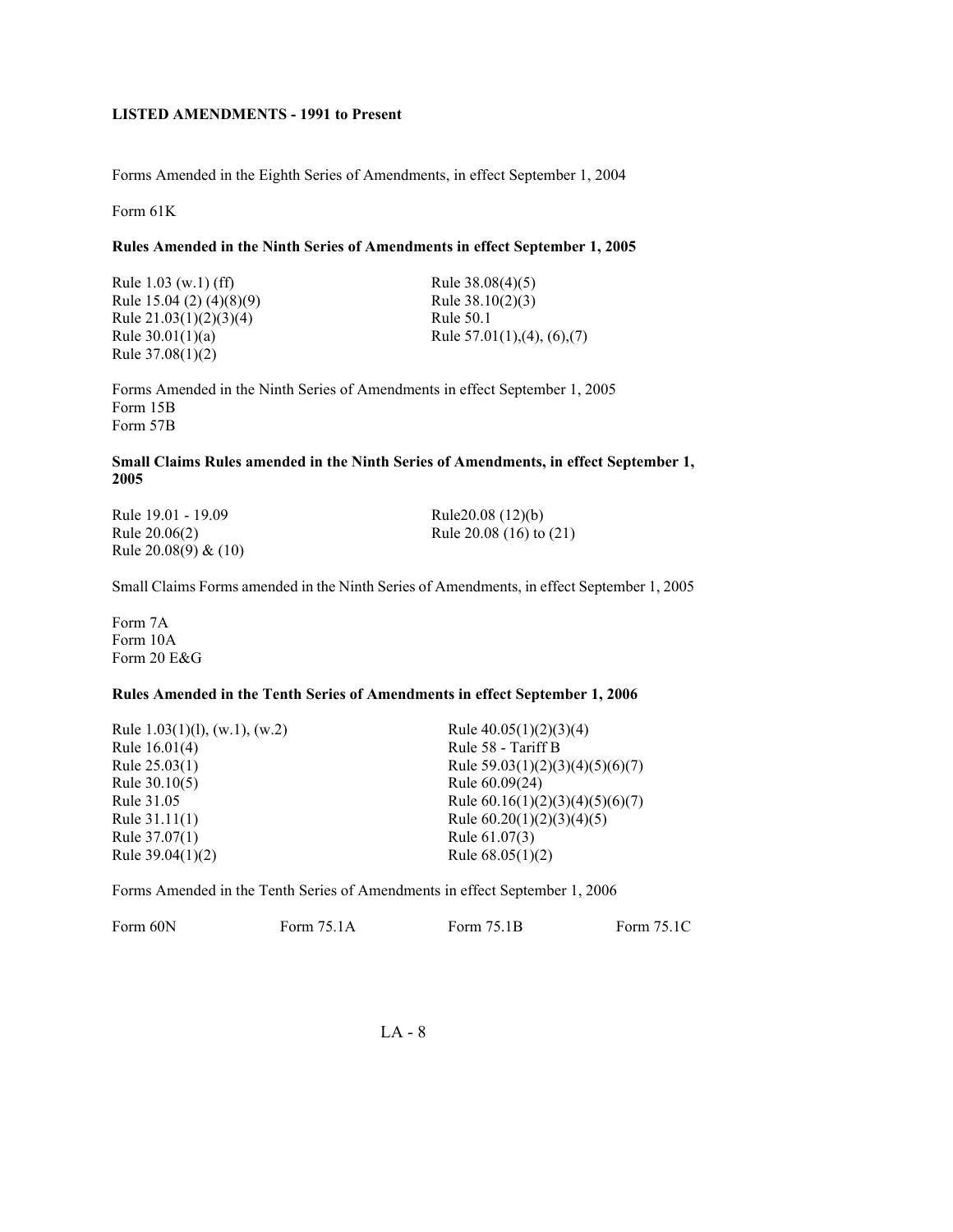#### **Rules Amended in the Eleventh Series of Amendments in effect September 1, 2007**

| Rule $4.05.1(1)$                                  | Rule 14.08(3)   |
|---------------------------------------------------|-----------------|
| Rule $31.07(1)$ , $(2)(3)(4)$                     | Rule 59.03(5)   |
| Rule $75.1.01(1)(2)$ , $75.1.02(2)(3)$ and $(10)$ | Rule 75.1.12(2) |

Small Claims Rule 74 amended in the Eleventh Series of Amendments in effect September 1, 2007

**Rules:** 1.03(2), 8.01(5)-(13), 9.01(a)(b), 9.03(5)-(15), 10.01(2) and (4), 11.01(1)(2)(3), 11.05(3), 11.06, 11.07(1)-(7), 11.08(1)-(4), 12.01(5), 13.01(1), 13.02 to 13.05, 13.03(3), 14.05(5), 20.08(3), 20.08(6)(6.1)(6.2)(6.3)

Small Claims Forms amended in the Eleventh Series of Amendments in effect September 1, 2007 **Forms:** 11A, 11B, 11C, 11D, 13A, 13B, 14A, 20E, 20F, 20H, 20I, 20J, 20K, 20L, 20M

### **Rules Amended in the Twelfth Series of Amendments in effect September 1, 2008**

| Rule 15.01(a)                              | Rule 20.06     |
|--------------------------------------------|----------------|
| Rule $61.13(4)(a)(i)$ and $61.13(4)(b)(i)$ | Rule 70.22(b)  |
| Rule 70.23(2)                              | Rule 70.23(9)  |
| Rule 70.23(11)                             | Rule 70.23(12) |

**Forms:** 14A, 14B, 14E, 27B, 29A, 55A, 55B, 64N, 64O, 64P, 64Q, 68A, 70A, 70B, 70R, 70U, 70V, 70W, 70X, 70Y, 70Z, 73A

#### **Rules Amended in the Thirteen Series of Amendments in effect January 1, 2009**

Rule 1.08

| Rules Amended in the Thirteenth Series of Amendments in effect September 1, 2009                                                |                                  |
|---------------------------------------------------------------------------------------------------------------------------------|----------------------------------|
| Rule 1.02(1), 1.02(2) to (4), 1.03(1)(a), (e), (h), (bb)                                                                        | Rule 3.02(3)                     |
| Rule 4.02(1)(a), (3)(b), 4.03, 4.05(1.2), (3), (7)d.(1), d.(9), 4.05.1(1)(o), 4.11                                              |                                  |
| Rule 13.03                                                                                                                      | Rule $15.04(4)(d)$ , $(6)(b)(i)$ |
| Rule 19.04(2)(d)                                                                                                                | Rule 22.03(1)                    |
| Rule 33.01, 33.02(1), 33.07                                                                                                     |                                  |
| Rule 37.02(2), 37.11(1)(e), 37.11(2), 37.14(5), 37.15(1)                                                                        | Rule 40.01, 40.02(4)             |
| Rule 41.02                                                                                                                      | Rule 42.02(1), 42.02(2)          |
| Rule 43.05(4)                                                                                                                   | Rule $44.01(1)$                  |
| Rule 47.01                                                                                                                      | Rule $57.01(1)$ and $(4)$        |
| Rule 58.11                                                                                                                      | Rule 59.04(4)                    |
| Rule $60.18(c)$                                                                                                                 |                                  |
| Rule 61.01, 61.02(1), 61.03(1), 61.07(4) and (6), 61.09(d), 61.10(3)(d), 61.11(2)(c),                                           |                                  |
| $61.11(3)$ , $61.12(2)(b)$ , $61.12(3)$ , $61.13(1)$ , $(2)$ , $(3)$ , $(5)$ , and $(6)$ , $61.14(1)(c)$ , $61.14(3)$ , $61.15$ |                                  |
| Rule 62, 62.02(1), 62.02(3)(b)                                                                                                  | Rule $63.01(2)$ , $63.02(1)$     |
| Rule 65.15(1), 65.33(1)                                                                                                         | Rule 70.02(b), 70.14(15)         |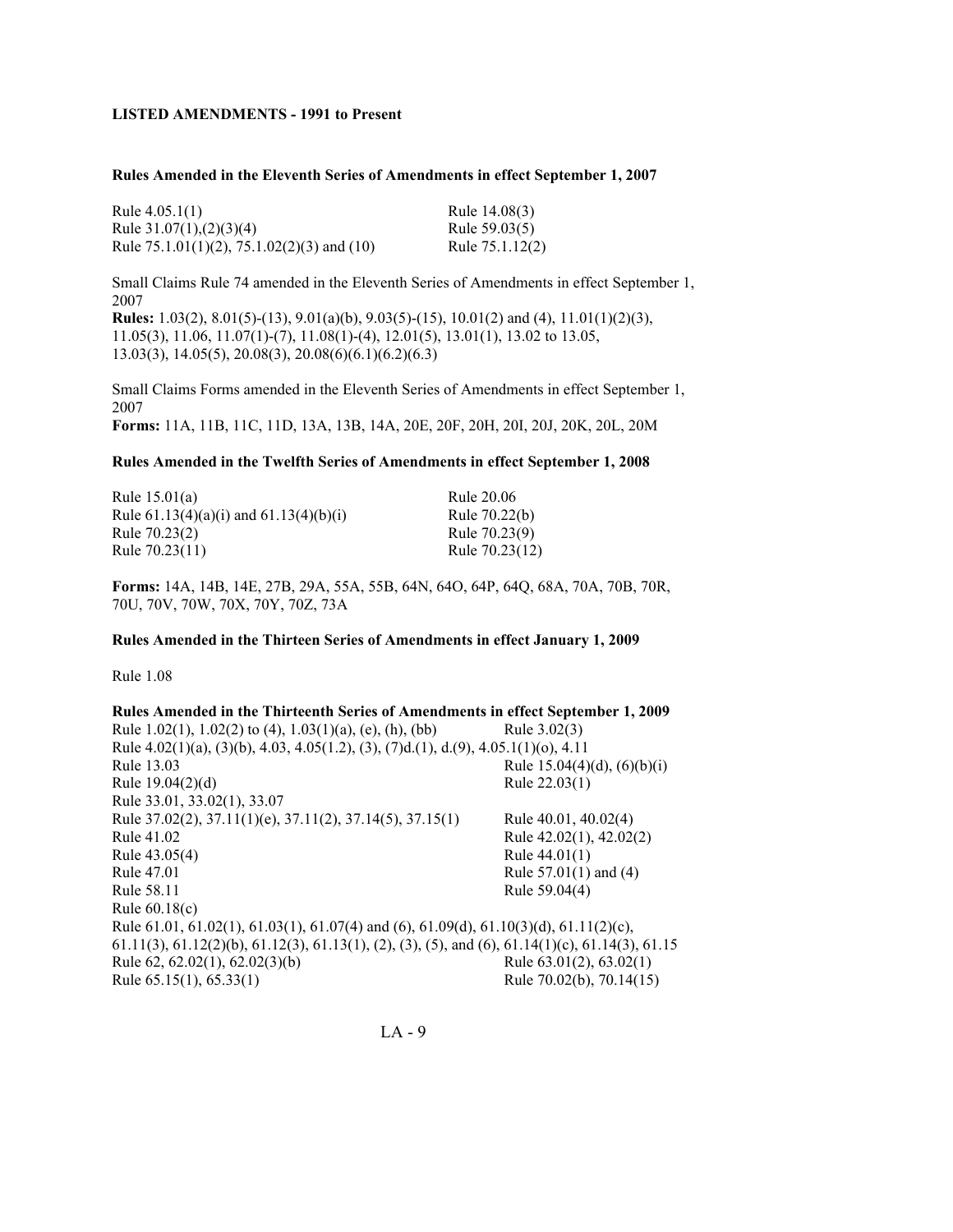Rule 71.04(1), (9) Rule 74 Rule 75.2.06(1)

Rule 75.03, 75.11 Rule 75.1.01(1)(d)

**Forms:** 4A, 4B, 14B, 19E, 29A, 61A, 61B, 64O, 64P, 64Q, 65A, 65B, 65C, 65D, 65E, 65F, 65G, 65H, 65I, 65J, 65K, 65L, 65M, 65N, 65O, 65P, 65Q, 65R, 65S, 65T, 65U, 65V, 65W, 65X, 65Y, 65Z, 65AA, 65BB, 65CC, 65DD, 65EE, 65FF, 65GG, 65HH, 65II, 65JJ, 65KK, 65LL, 65MM, 65NN, 65OO, 65PP, 65QQ, 65RR, 65SS, 65TT, 65UU, 65VV, 65WW, 65XX, 65YY, 65ZZ, 65AAA, 68A, 70I, 70L, 70 O

Small Claims Rules 74 amended:Rule 1.01, 1.02, 1.03(1), 1.03(2), 4.03(2)(d)(ii), 8.01(6), 13.06

Small Claims Forms amended: 7A, 10A

**Rules 76 to 83 were amended by Judges of the Supreme Court of Prince Edward Island And the Prince Edward Island Court of Appeal as noted at the end of each aforesaid Rule.** 

| Rule $78.01(1)(b)$                                   | Rule 79.02 |
|------------------------------------------------------|------------|
| Rule 81.01(d) and (e), 81.15(2)(b) and (c), 81.15(3) |            |
| Rule 82.02(e) and (f), 82.07(4)(a), 82.07(4)(c)(i)   | Rule 83.03 |

**Forms:** 77.02A, 77.03A, 77.06A, 77.13A, 77.20A, 77.20B, 78.03A, 78.06A, 78.14A, 79.03A, 79.04A, 81A, 81B, 81C, 82A, 82B, 82C, 82D, 82E, 82F, 83A

#### **Rules Amended in the Fourteenth Series of Amendments in effect September 1, 2010**

Rule 4.1 Rule 37.07(6) Rule 6.03 Rule 37.08(1) and (2) Rule 20.02(1) and (2) Rule 37.10(1) and (2) Rule 20.04(2)(a) Rule 38.10(1), (2) and (3) Rules 20.05 and 20.06 Rule 53.03(3) Rules 20.10, 20.11, 20.12, 20.14

**Forms:** 4F, 30A, 30B, 53E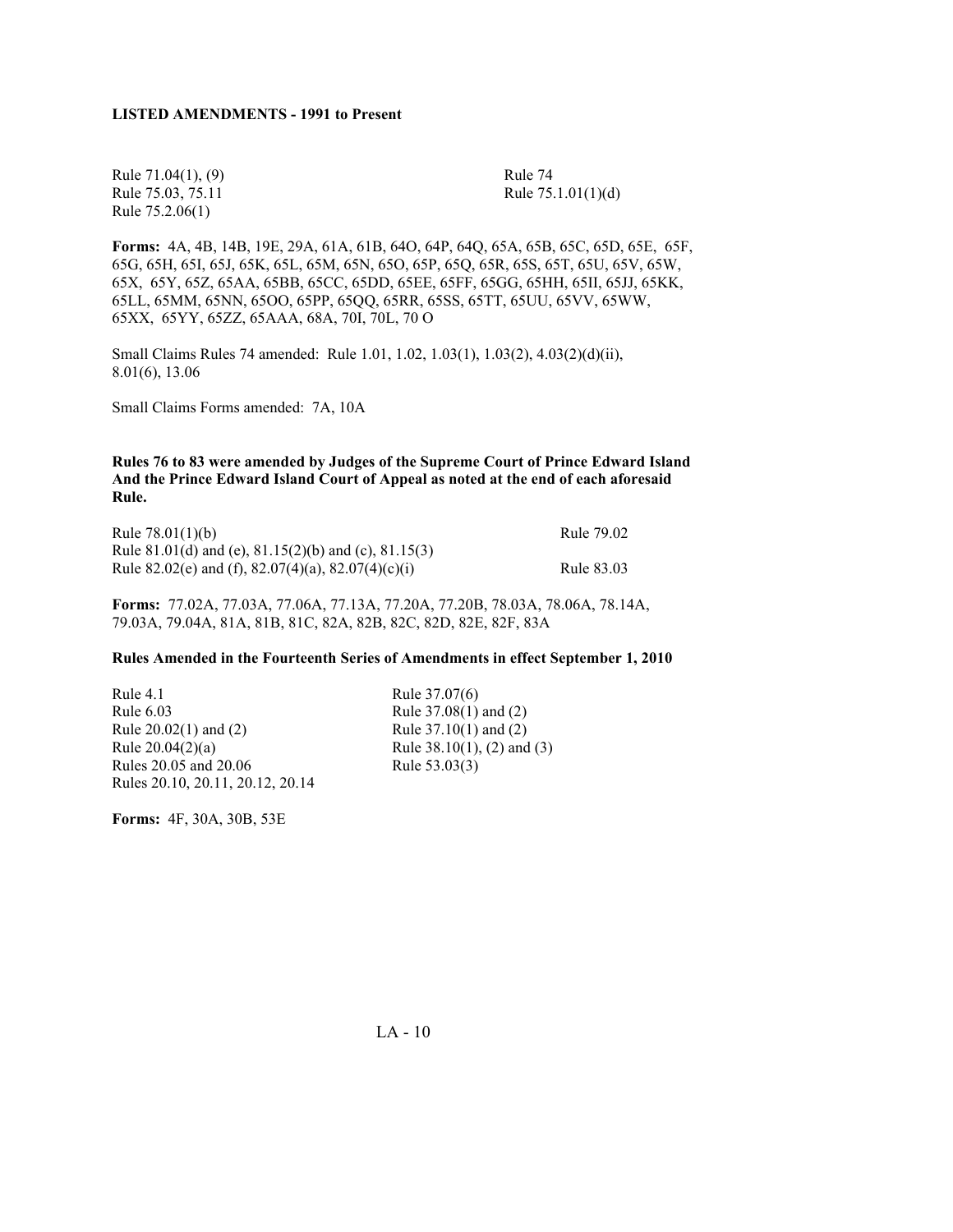#### **Rules Amended in the Fifteenth Series of Amendments in effect September 1, 2011**

| Rule 38.10(3)     | Rule $62.01(5)$ |
|-------------------|-----------------|
| Rule $39.01(2)$   | Rule $62.01(6)$ |
| Rule $39.01(3)$   | Rule $62.01(7)$ |
| Rule $39.01(3.1)$ | Rule 72.04(1)   |
| Rule $61.11(2)$   |                 |

**Forms:** 4E, 14B, 14C, 14E, 19B, 19C, 19D, 19E, 53A, 55E, 60A, 60B, 60D, 61G, 61I, 61J, 64B, 64C, 64D, 64G, 64H, 64I, 64J, 64K, 64M, 70X, 70Y, 70Z, 72B, 72C82 was amended.

Additional Practice Note 40

**Rule 82 and its corresponding forms were amended by Judges of the Prince Edward Island Court of Appeal and effective January 1, 2012.**

Rule 82

**FORMS:** 82A, 82B, 82C, 82D, 82E, 82F, 82G, 82H, 82I, 82J

#### **Rules Amended in the Sixteenth Series of Amendments in effect September 1, 2012**

| Rule $19.02(3)(p)$ |
|--------------------|
| Rule $19.02(3)(q)$ |
| Rule 37.01         |
| Rule 37.08(1)      |

Rule 43 Rule  $70.16(1)$  to  $(13)$ Rule 71.06

#### **FORMS:** 60C

Additional Practice Note 41 and its forms 41A (Charlottetown), 41A (Summerside), 41B (Pre-Motion Conference Memorandum)

#### **Rules Amended in the Seventeenth Series of Amendments in effect October 1, 2013**

| Rule $16.02(1)(ii)(C)$                 | Rule 37.07(6)                     | Rule 58 Tariff A              |
|----------------------------------------|-----------------------------------|-------------------------------|
| Rule 58 Tariff B                       | Rule $61.02(1)$                   | Rule $61.02(2)(ii)$ & $(vii)$ |
| Rule $61.02(4)(a)(b)(c)$               | Rule 61.04(1) & $(5)(6)(7)(8)(9)$ |                               |
| Rule $61.06(3)$                        | Rule $61.07(1)(2)(iv)$            | Rule 61.07(2)                 |
| Rule $61.07(3)(a)(iv)$ & $(b)(ii)$     | Rule $61.08(1)(e)$                | Rule 61.09                    |
| Rule $61.10(1)$                        | Rule $61.11(4)$                   | Rule $61.13(4)(a)(i)$ & (ii)  |
| Rule $61.13(4)(b)(i)(ii)$ & $(iii)(c)$ | Rule 61.13(9)                     |                               |

Practice Note 41 is repealed and Practice Note 41.1 is added to the Supreme Court Practice Notes. The Court of Appeal practice notes are consolidated into the Court of Appeal Practice Directions.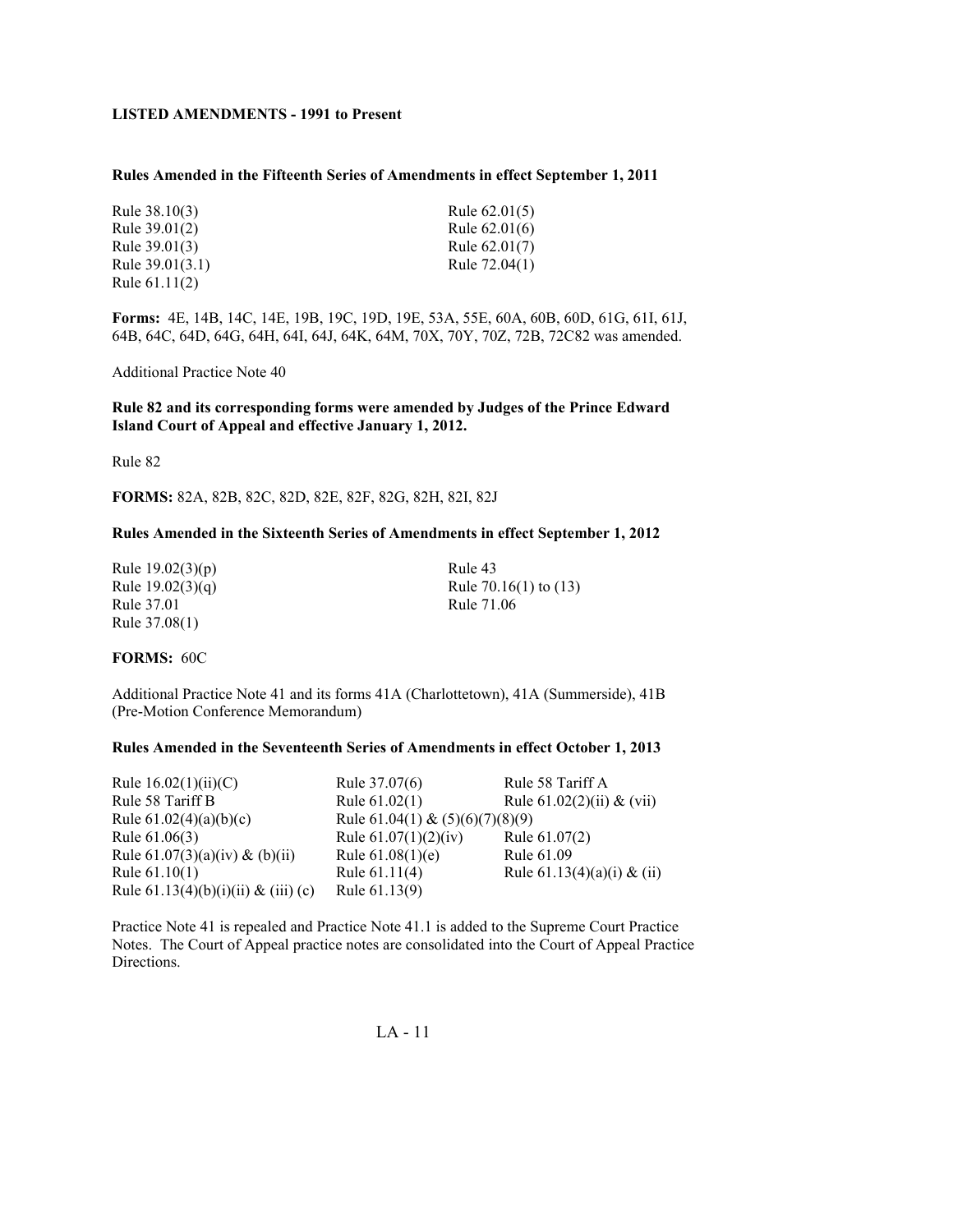#### **Rules Amended in the Eighteenth Series of Amendments in effect September 1, 2014**

| Rule $57.01(4)$ | Rule $57.07 - 57.19$ | Rule 58.11 |
|-----------------|----------------------|------------|
| Rule 70.23(10)  | Rule 82.16.1         | Rule 82.25 |

**FORMS:** 58C, 61C

#### **Rules Amended in the Nineteenth Series of Amendments in effect September 1, 2015**

| Rule $1.03(1)(gg)$ | Rule 20.03 | Rule 20.04 |
|--------------------|------------|------------|
|--------------------|------------|------------|

Practice Note 41.2 and 42 have been added to the Supreme Court Practice Notes.

### **Rules Amended in the Twentieth Series of Amendments in effect September 1, 2016.**

| Rule $1.03(1)(g.1)$     | Rule 4.02               | Rule $4.07(1) - (4)$  |
|-------------------------|-------------------------|-----------------------|
| Rule $20.03(2)$ , $(3)$ | Rule $21.03(2)$ , $(3)$ | Rule 37.07(6)         |
| Rule 37.08              | Rule 37.09              | Rule 37.10(2)         |
| Rule $37.10 - 37.16$    | Rule 38.07(3), (4)      | Rule 38.08(4)         |
| Rule $38.10(1)$         | Rule 38.10(2)           | Rule $39.01(2)$ , (3) |
| Rule $39.01(3.1)$       | Rule 48                 | Rule 49.10(2)         |
| Rule 71.01              | Rule 71.02              | Rule 71.06            |
| Rule 75.1.07(2)         |                         |                       |

**Supreme Court Practice Notes:** Practice Note 41.1 and Practice Note 41.2 are replaced with Practice Note 41. Practice Note 41(A) (Form) Charlottetown and Practice Note 41(A) (Form) Summerside are replaced with Form Practice Note 41(A) Notice of Pre-Motion Conference and Form Practice Note 41B Pre-Motion Conference Memorandum, both online fillable forms.

**Court of Appeal Practice Directions:** Updated List of Commonly Cited Authorities in s.5(c). Addition of a protocol for motions for ineffective counsel in criminal matters at s.6(3). Section 12 Public and Media Access is amended to state the open court principle and designate areas in the Sir Louis Henry Law Courts where media can take pictures and conduct interviews.

#### **Rules Amended in the Twenty-first Series of Amendments in effect September 1, 2017**

| Rule $2.1$              | Rule 4.09(7)       | Rule 17.05(1)         |
|-------------------------|--------------------|-----------------------|
| Rule $17.05(3)(b)$      | Rule $20.04(5)(c)$ | Rule 61.01            |
| Rule $61.01.1(1) - (6)$ | Rule 61.02(3)      | Rule $61.02(4)(c)$    |
| Rule $61.04(6)(c)$      | Rule 61.04(8)      | Rule $61.07(3)(b)(i)$ |
| Rule 61.08(3)           | Rule $61.10(1)$    | Rule 70.03(2)         |
| Rule 70.18              | Rule $70.19(5)(c)$ | Rule $74:14.06(a)$    |

**FORMS:** 2.1A, 4C, 70A, 70A\*, 70 O, 70 R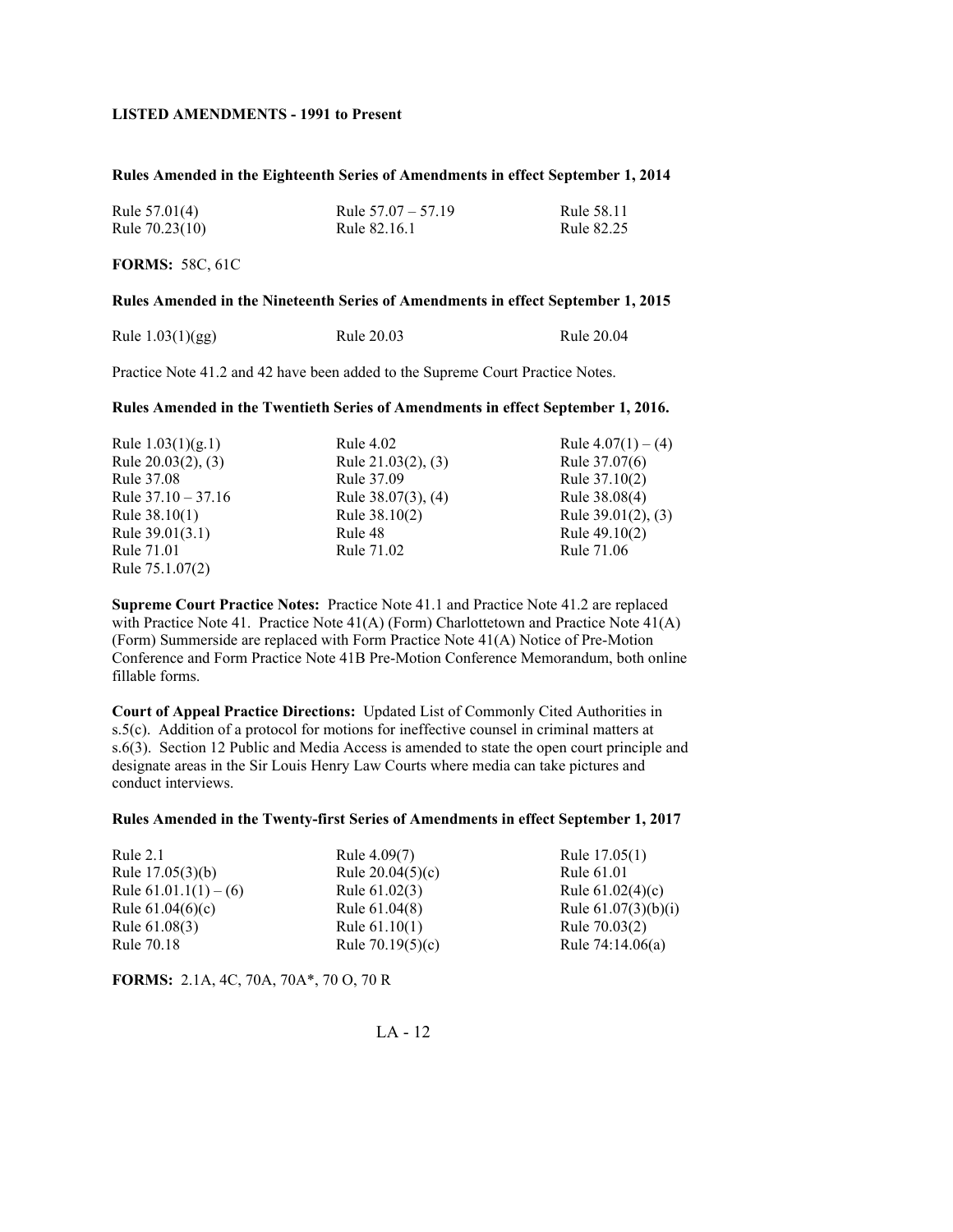**Court of Appeal Practice Directions:** Section 4 – Filing of Material for Use on Appeal, and Section 5 – Book of Authorities, have been amended.

# **Rules Amended in the Twenty-second Series of Amendments in effect October 1, 2018**

| Rule 1.03(1)             | Rule 1.03(1)(0.1) deleted                                       | Rule 1.04(2)            |
|--------------------------|-----------------------------------------------------------------|-------------------------|
| Rule 1.07                | Rule 1.08                                                       | Rule $1.08(5)(c)$       |
| Rule 1.10                | <b>Rule 2.02</b>                                                | Rule $3.01(1)(c)$ & (d) |
| Rule 3.01(2)             | Rule 3.02(4)                                                    | Rule 3.03               |
| Rule $3.04(1)$ & $(2)$   | <b>Rule 3.05</b>                                                | Rule 3.06               |
| <b>Rule 4.01</b>         | Rule $4.02(2)(c)$                                               | Rule $4.02(3)(e)$       |
| <b>Rule 4.04</b>         | Rule 4.05(1.1) to (1.4), 4.05(4), 4.05(7)(c), 4.06(8.1) &       |                         |
|                          | $(8.2), 4.05.1(1)$ to $(4), \& 4.05.2(1)$ to $(3)$ are deleted. |                         |
| Rule $5.03(1)$           | Rule $5.04(1)$                                                  | Rule 5.04(3)            |
| Rule $6.01(1)$           | Rule 6.03                                                       | <b>Rule 7.01</b>        |
| Rule 7.02(1)             | <b>Rule 8.02</b>                                                | Rule 8.03(1)            |
| Rule 8.04                | Rule 8.05(3)                                                    | Rule $8.06(2)(b)$       |
| Rule 8.07                | Rule $9.01(2)(b)$                                               | Rule 9.02(2)            |
| Rule 9.03(7)             | Rule $13.01(1)$ & $(2)$                                         | Rule 13.03              |
| Rule 14.01(2)            | Rule 14.03(1)                                                   | Rule 14.03(3)           |
| Rule 14.03(5)            | Rule 14.04                                                      | Rule 14.05(1)           |
| Rule $14.05(3)(e)$       | Rule 14.07(2)                                                   | Rule $14.10(1)$ & $(2)$ |
| Rule 15.01               | Rule 15.03(3)                                                   | Rule $15.05(4)(c)-(5)$  |
| Rule 15.05(7)            | Rule 15.06                                                      | Rule 15.07              |
| Rule 16                  | Rule 17.06(2)                                                   | Rule 18.01              |
| Rule $19.01(4)$ & $(5)$  | Rule $19.02(2)$ & (3)                                           | Rule $19.04(1)(c)$      |
| Rule $20.04(1)(a)$ & (b) | Rule 20.06                                                      | Rules 20.10 to 20.14    |
|                          |                                                                 | are deleted.            |
| Rule $21.03(2)$ & (3)    | Rule 22.02                                                      | Rule 22.1               |
| Rule $23.01(1)$ & $(2)$  | Rule $23.03(1)$ , $(1.1)$ , $(2)$                               | Rule 23.05              |
| Rule 24.02.1             | Rule 24.04(1)                                                   | Rule 24.04(2)           |
| Rule 25.03(2)            | Rule 25.04(1)                                                   | Rule $25.06(1)$ , $(3)$ |
| Rule $25.06(6)$ , $(9)$  | Rule $25.07(2)$ , $(3)$ , $(5)$                                 | Rule $25.08(1)$ , $(2)$ |
| Rule 25.08(4)            | Rule 26.02                                                      | Rule $26.04(3)(b)$      |
| Rule 26.05(2)            | Rule $27.01(1)$                                                 | Rule 27.05(3)           |
| Rule 28.05(2)            | Rule 28.10                                                      | Rule 29.02(1)           |
| Rule 29.03               | Rule 29.05(3)                                                   | Rule 29.13              |
| Rule 30                  | Rule 34                                                         | Rule 37.05(3)           |
| Rule 43.02(2)            | Rule 48                                                         | Rule 50                 |
| Rule 50.1                | Rule 52                                                         | Rule 53                 |
| Rule 55                  | Rule 56                                                         | Rule 57                 |
| Rule 58                  | Rule 59                                                         | Rule $60.14(1)$ & $(5)$ |
| Rule 61.01.1(4)          | Rule 61.03(1)                                                   | Rule 62.01(2)           |
| Rule 64                  | Rule 65 (new)                                                   | Rule 68                 |
| Rule 70.03(8)            | Rule 70.04                                                      | Rule 70.09(5)           |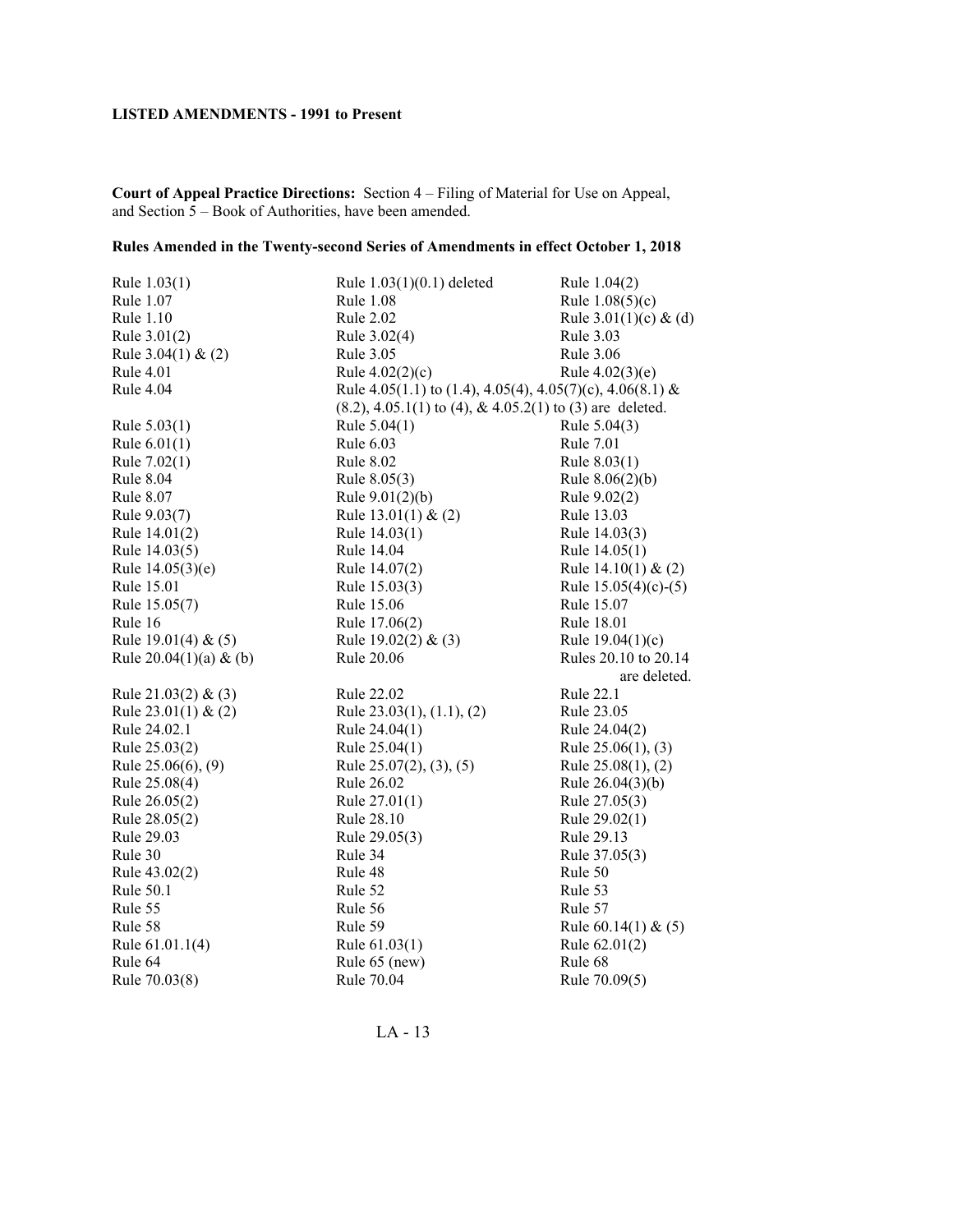| Rule 70.15 | Rule 70.15(9) | Rule 71.03(1) |
|------------|---------------|---------------|
| Rule 71.06 | Rule 71.06.1  | Rule 72       |
| Rule 75    | Rule 75.1     | Rule 76       |
| Rule 77    | Rule 78       | Rule 83       |

**FORMS:** 4C, 4D, 4E, 4F, 7A, 8A, 14A, 14B, 14C,14D, 14E, 15A, 15B, 15C, 16B, 16D, 16A.1, 18A, 18B, 19E, 22A, 23A, 23B, 23C, 25A, 27A, 27B, 27C, 27D, 28A, 28B, 28C, 29A, 29B, 29C, 30A, 30B, 30C, 31B, 34 A, 34B, 35A, 37A, 38A, 47A, 48A, 48B, 48C, 48D, 49A, 49B, 49C, 49D, 50A, 51A, 51B, 53A, 53C, 55A, 55B, 55D, 55E, 55F, 58A, 58B, 60A, 60F, 60I, 60L, 60M, 60N, 61A, 61C, 61D, 61E, 61F, 61H, 61K, 61L, 62A, 64A, 64D, 64F, 65A, 65B, 65C, 65D, 65E, 65F, 65G, 65H, 65I, 65J, 65K, 65L 65M, 65N, 65O, 65P, 65Q, 65R, 65S, 65T, 65U, 65V, 65W, 65X, 65Y, 65Z, 65AA, 65BB, 65CC, 65DD, 65EE, 65FF, 65GG, 65HH, 65II, 65JJ, 65KK, 65LL, 65MM, 65NN, 65OO, 65PP, 65QQ, 65RR, 65SS, 65TT, 65UU, 65VV, 65WW, 65XX, 65YY, 65ZZ, 65AAA, 65BBB, 65CCC, 65DDD, 68A, 68B, 70A, 70A\*, 70B, 70B\*, 70C, 70D, 70E, 70F, 70G, 70H, 70J, 70M, 70N, 70W, 70Y, 71A, 71B, 71C, 71E, 72A, 72B, 73A, 75A, 75.1A, 75.1B, 77.03A, 78.03A

**The Supreme Court Practice Notes** are amended: changes to Form 41B; addition of Practice Notes 43 – Children's Lawyer, 44 – Introducing evidence containing high potency narcotics or other hazardous substances, and 45 – Courtroom Decorum - Pregnancy.

**The Court of Appeal Practice Directions** are amended with the addition of a subsection on introducing evidence containing high potency narcotics or other hazardous substances and courtroom decorum while pregnant.

#### **Rules Amended in the Twenty-third Series of Amendments in effect September 1, 2019**

| Rule 3.04                  | Rule 7                                  | Rule 15.05(3)           |
|----------------------------|-----------------------------------------|-------------------------|
| Rule $16.02(1)(i)$         | Rule $16.02(1)(k)$                      | Rule 16.02(1)(1)        |
| Rule $16.05(1)(e)$         | Rule 19.01(4)                           | Rule 29.2               |
| Rule $31.03(2),(3),(4)(5)$ | Rule $31.07(1)$                         | Rule 31.08              |
| Rule 31.09(3)              | Rule $31.10(1)$ , $(2)$ , $(4)$ , $(9)$ | Rule $31.11(1)$ , $(3)$ |
| Rule $31.11(4)$ , $(5)$    | Rule 33.06(1)                           | Rule $34.02(1)$ , $(2)$ |
| Rule 34.02(3)              | Rule $34.04.1(1)$ & (2) revoked         | Rule $34.05(1)$ , $(2)$ |
| Rule 34.07(2)              | Rule 34.08(2)                           | Rule 34.10(3)           |
| Rule 34.18(2)              | Rule $36.01(1) - (5)$                   | Rule $36.02(1)$         |
| Rule 37.02(1)              | Rule 37.07(1), (7), (8), (9), (10)      | Rule 37.09(1)           |
| Rule $37.10(1)$            | Rule 37.13(1)                           | Rule 37.14(1.2)         |
| Rule 38.01(2)              | Rule 38.07(3)                           | Rule 38.08(1)           |
| Rules $38.10(1)$ - $(3.3)$ | Rule 38.12(1)                           | Rule $38.14(1)-(10)$    |
| Rule 39.01(3), (7)         | Rule $39.02(1)-(2)$                     | Rule $39.02(4)(b)$      |
| Rule 39.03(2.1)            | Rule 39.04(1)                           | Rule $40.02(1)$ , $(2)$ |
| Rule 40.03                 | Rule 40.05(2)                           | Rule 40.05(3)           |
| Rule $40.05(4)$ revoked    | Rule $41.03(b)$ and (c)                 |                         |
| Rule $42.02(2)$ , $(3)$    | Rule 43.01(2)                           | Rule 49.05              |
|                            |                                         |                         |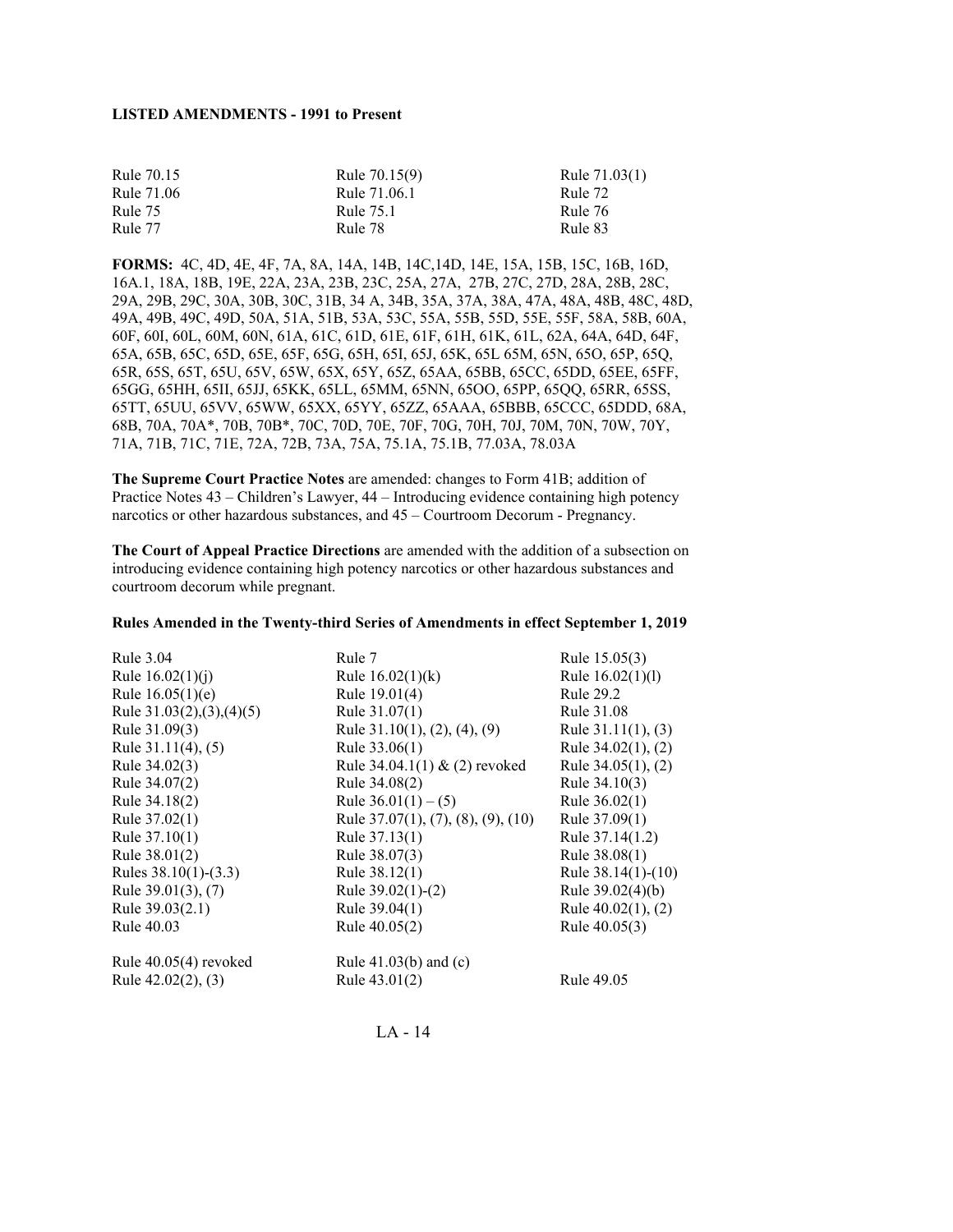| Rule $49.07(1)$ , $(5)$                         | Rule 49.08                        | Rule 49.11                |
|-------------------------------------------------|-----------------------------------|---------------------------|
| Rule $49.12(1)$ , $(2)$                         | Rule 49.13                        | Rule $51.06(1)$ , (2)     |
| Rule 52.02                                      | Rule 52.03(1)                     | Rule 52.04(1)             |
| Rule 52.05                                      | Rule $52.06(1)$ , $(2)$           | Rule 52.07(4)             |
| Rule 52.10                                      | Rule $55.07(1)$ , (2)             | Rule 56.06                |
| Rule 56.09                                      | Rule $57.01(1)$ , $(3.1)$ , $(4)$ | Rule 57.03(2)             |
| Rule 57.05(1)                                   | Rule $57.06(1)$                   | Rule 58.05(1)             |
| Rule 58.07                                      | Rule 58.08(1)                     | Rules 69.01 to 69.06      |
| Rule 70.02                                      | Rule $70.03(1)$ , $(2)$ , $(10)$  | Rule $70.04(1), (3), (6)$ |
| Rule $70.06(1)-(3)$                             | Rule 70.07(2),(4)                 | Rule 70.09(4)             |
| Rule $70.12(1), (3), (4)$                       | Rule 70.13                        | Rule 70.14(1)             |
| Rule 70.14(2) revoked                           | Rule 70.14(3)                     |                           |
| Rule 70.14(4) revoked                           | Rule 70.14(5),(6),(9),(10)        |                           |
| Rule 70.14, (15) revoked                        | Rule 70.15(2.7)                   | Rule 70.15(5)             |
| Rule $70.16(4)$ , $(5)$ , $(6)$ , $(7)$ , $(8)$ | Rule 70.16(11)(b)                 | Rule 70.16(12)            |
| Rule $70.19(2)$ , (3)                           | Rule $70.19(5)(h),(i)$            | Rule $70.19(6)(c)$ , (e)  |
| Rule 70.19(8), (12), (14)                       | Rule $70.21((1),(3),(4)$          | Rule 70.22                |
| Rule $70.23(2),(3),(4),(5),(6)$ revoked         |                                   | Rule 70.23(9), (10)       |
| Rule 70.23(11),(12)                             | Rule 70.24(2)                     | Rule 71.02                |
| Rule 71.03(3)                                   | Rule 71.04(1)                     |                           |
| Rule $71.04(2), (3), (4), (5)$ revoked          | Rule $71.04(6)$ , $(7)$           |                           |
| Rule 71.04(9) revoked                           | Rule 71.08.1                      | Rule 71.09                |
| Rule 71.10                                      | Rule 71.11 revoked                | Rule 71.12(1)             |
| Rule 71.12(2)                                   | Rule $75.1.01(f)$                 |                           |

**FORMS:** 65 A, 65 B, 65 C, 65 D, 65 E, 65 F, 65 G, 65 H, 65 I, 65 J, 65 K, 65 L, 65 M, 65 N, 65 O, 65 P, 65 Q, 65 R, 65 S, 65 T, 65 U, 65 V, 65 W, 65 X, 65 Y, 65 Z, 65 AA, 65 BB, 65 CC, 65 DD, 65 EE, 65 FF, 65 GG, 65 HH, 65 II, 65 JJ, 65 KK, 65 LL, 65 MM, 65 NN, 65 OO, 65 PP, 65 QQ, 65 RR, 65 SS, 65 TT, 65 UU, 65 VV, 65 WW, 65 XX, 65 YY, 65 ZZ, 65 AAA, 65 BBB, 65 CCC, 65 DDD, 70 A, 70 AA, 70 B, 70 BB, 70 I(A), 70 I(B), 70 I(C), 70  $I(D)$ 

**Supreme Court Practice Notes:** Practice Note 41 amended; (Form) Practice Note 41(A) deleted and added to **Forms** as 70 AA; (Form) 41(b) deleted and added to **Forms** as 70 BB.

### **Rules Amended in the Twenty-fourth Series of Amendments in effect September 1, 2020**

| Rule $2.1.01(3)(f)$        | Rule 11.02(1)            | Rule 15.04(2)      |
|----------------------------|--------------------------|--------------------|
| Rule 15.05(6)              | Rule 15.05(8)            | Rule 37.07(6)      |
| Rule $38.14(3)-(6)$        | Rule $48.11(11)$         | Rule $50.1.01(3)$  |
| Rule $53.07(4)$ (h)        | Rule $59.02(2)$ repealed | Rule $59.02(3)(c)$ |
| Rule 59.02(6)              | Rule 59.03(3)            | Rule 59.03(3.1)    |
| Rule $59.03(5)$ (repealed) | Rule 59.03(6)            | Rule 59.03(7)      |
| Rule 59.03(8)              | Rule 59.03(10)           | Rule $60.06(1)$    |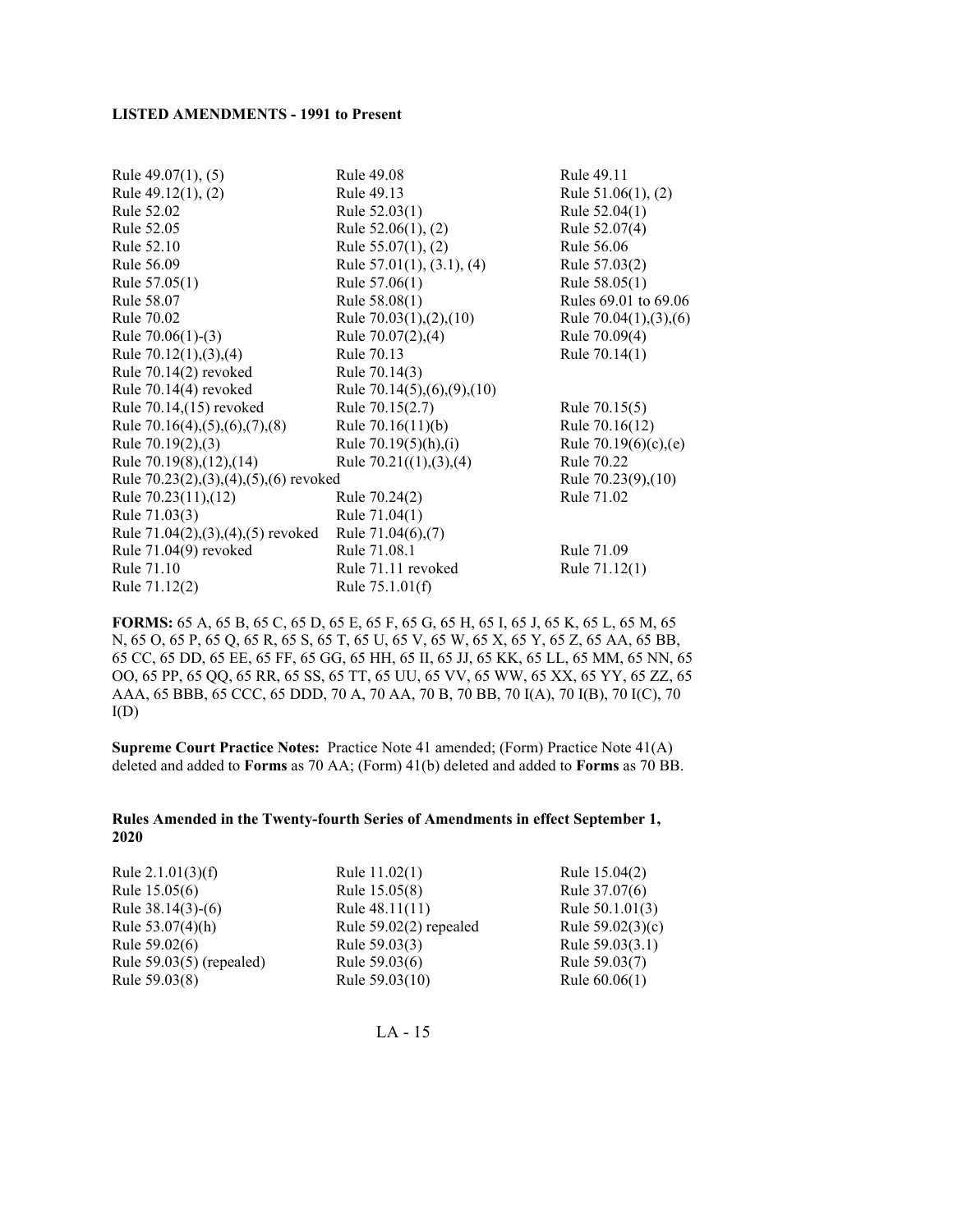| Rule 60.06(2)          | Rule 60.07(10)             | Rule $60.07(13)(a)$ |
|------------------------|----------------------------|---------------------|
| Rule $60.08(3)(a)$     | Rule 60.09(10)             | Rule $60.09(13)(a)$ |
| Rule 60.09(16)         | Rule 60.09(19)             | Rule 60.09(21)(b)   |
| Rule $60.12(5)(b)$     | Rule 60.12(9)              | Rule $60.13(c)$     |
| Rule 60.14(1)          | Rule 60.14(2)              | Rule 60.16(1)       |
| Rule 60.16(3)          | Rule 60.19(5)              | Rule 60.20(1)       |
| Rule $60.20(3)(b)$     | Rule 61.01.1               | Rule 61.02          |
| Rule $61.02(4)(a)(ii)$ | Rule 61.02(4)(b)           | Rule $61.07(3)(c)$  |
| Rule $61.08(1)(f)$     | Rule 61.09(1)              | Rule 61.09(2)       |
| Rule 61.10(3)          | Rule 61.10(3.1)            | Rule 61.11(2)       |
| Rule $62.01(6)(d)$     | Rule $62.01(7)(b)$         | Rule 62.01(8)       |
| Rule 62.01(8)          | Rule $63.01(2)$ and $(3)$  | Rule $63.02(1)$     |
| Rule 63.02(4.1)        | Rule 64.02                 | Rule 64.03(6)       |
| Rule 64.03(7)          | Rule 64.03(8)(a)           | Rule 64.03(8)(b)    |
| Rule $64.03(9)(a)$     | Rule 64.03(9)(b)           | Rule 64.03(10)(a)   |
| Rule 64.03(10)(b)      | Rule 64.03(18)(b)          | Rule 64.03(19)      |
| Rule 64.03(24)         | Rule 64.03(25)             | Rule 64.04(6)       |
| Rule 64.06(6)          | Rule 64.06(9)              | Rule 64.06(12)      |
| Rule 64.06(19.1)       | Rule 64.06(26)             | Rule $66.01(5)$     |
| Rule 67.01(1)          | Rule 68.04(2)(b.1)         | Rule 68.04(3)       |
| Rule 68.04(6)          | Rule $68.04(6)(b)$ and (c) | Rule 68.04(9)       |
| Rule 68.05(1)          | Rule 72.02(2)              | Rule 72.02(3)       |
| Rule $72.02(4)(a)$     | Rule 72.02(4.1)            | Rule 72.02(8)       |
| Rule 72.03(1)          | Rule 72.03(2) and (3)      | Rule 72.04(1)       |
| Rule 73.01(c)          | Rule 73.02(1)              | Rule 73.02(4)       |
| Rule 76.01             | Rule 76.03                 | Rule 76.11          |
| Rule 76.13(a) & (b)    | Rule 76.14                 | Rule 76.15          |
| Rule 76.16             | Rule 76.18                 | Rule 76.20          |
| Rule 76.21             | Rule 76.24                 | Rule 76.25(1)       |
| Rule 76.30             | Rule 76.37(1)              | Rule 76.42          |
| Rule 76.43             | Rule 76.45                 | Rule 76.46(2) & (3) |
| Rule 76.47             | Rule 76.48                 | Rule 76.49          |
| Rule 76.50             | Rule 76.52                 | Rule 76.56          |
| Rule 77.03(1)          | Rule 77.03(4)              | Rule 77.07(1)       |
| Rule 77.11(1)          | Rule 77.11(2)              | Rule 77.11(3)       |
| Rule 77.12             | Rule $77.13(1)(a)$         | Rule 77.13(5)       |
| Rule 77.19             | Rule 77.20(1)              | Rule 77.20(3)       |
| Rule 77.20(4)          | Rule 77.22(1)              | Rule 77.22(3)(a)    |
| Rule 77.22(3)(c)       | Rule 77.22(5)              | Rule 77.25(5)       |
| Rule 78                |                            |                     |

**Forms:** 42A, 59C, 70 1(d)

**Supreme Court Practice Notes:** PN 41 amended June 15, 2020; PN 46 released March 20, 2020. **Court of Appeal Practice Directions:** 16 – COVID-19 Practice and Directions - was added.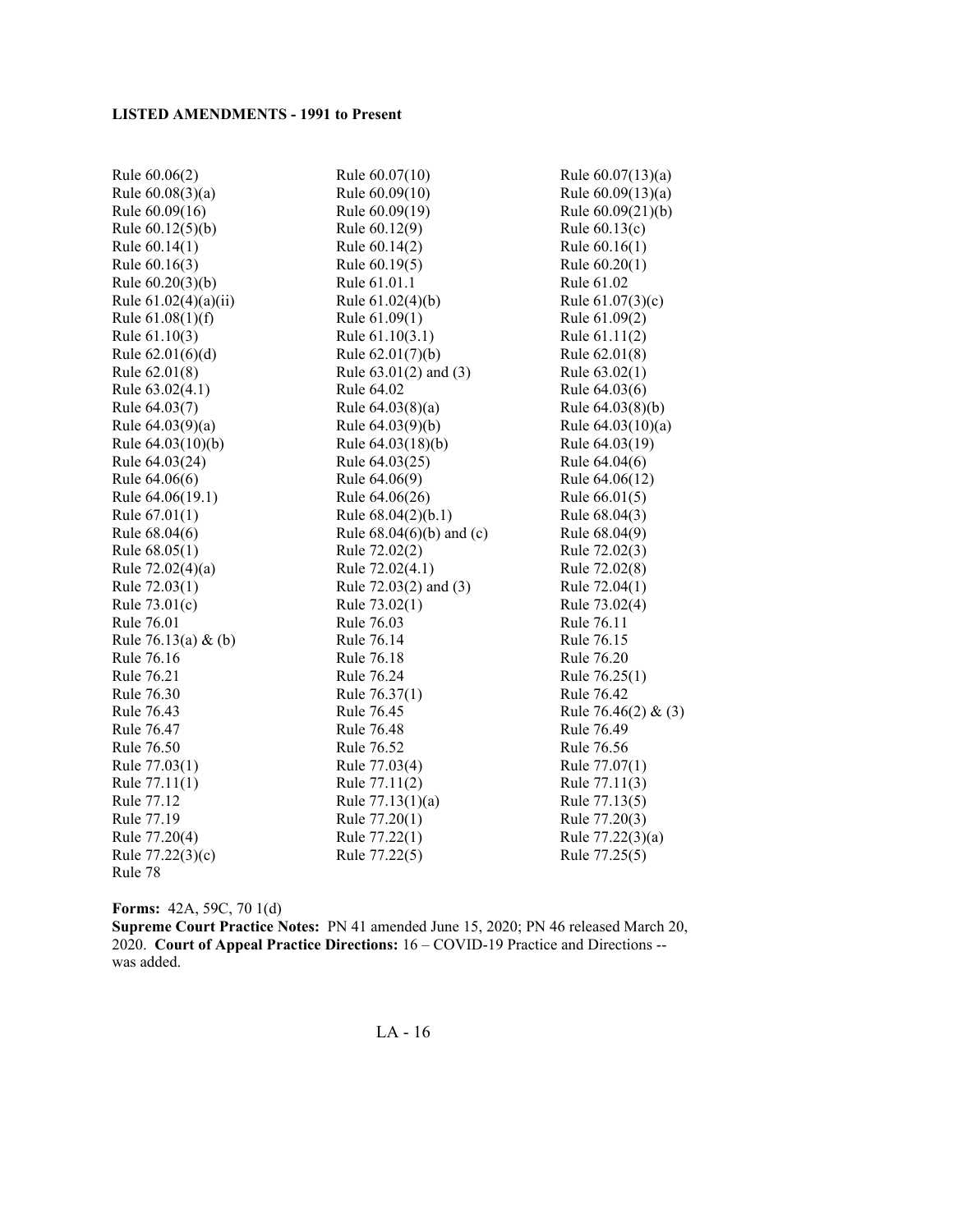#### **Rules Amended in the Twenty-fifth Series of Amendments in effect March 1, 2021**

| Rule 7.09(4)                                                                          | Rule $16.02(1)(i)$         | Rule $17.02(k)$     |  |
|---------------------------------------------------------------------------------------|----------------------------|---------------------|--|
| Rule 23.01(2)                                                                         | Rule $54.03(1)(e)$         | Rule 54.08(1)       |  |
| Rule 61.10(3)                                                                         | Rule 70.01                 | Rule 70.02          |  |
| Rule 70.03(9)                                                                         | Rule 70.06(1)              | Rule 70.16(3)       |  |
| Rule 70.16(4)                                                                         | Rule 70.06(6)              | Rule 70.16(7)       |  |
| Rule 70.16(8)                                                                         | Rule 70.16(10)             | Rule $70.16(11)(b)$ |  |
| Rule 70.16(12)                                                                        | Rule $70.16(13)$ (revoked) | Rule $70.19(5)(g)$  |  |
| Rule $70.16(5)(h)$                                                                    | Rule $70.19(5)(m)$         |                     |  |
| Rules 70.19(14), 70.19(15), 70.19(16) (revoked)                                       |                            | Rule $70.21(1)$     |  |
| Rule 70.21(2)                                                                         | Rule 70.21(3)              | Rule 70.21(4)       |  |
| Rule 70.23(1)                                                                         | Rule 70.23(1.2)            | Rule 70.23(1.3)     |  |
| Rule $70.23(6.1)(a)$                                                                  | Rule 70.23(6.6)            | Rule $70.23(7)(a)$  |  |
| Rule $70.23(7)(d)$                                                                    | Rule $70.23(7)(g)$         |                     |  |
| Rules 70.23(8), 70.23(9), 70.23(10), 70.23(11), 70.23(12), 70.23(13), 70.25 (revoked) |                            |                     |  |
| Rule 70.26                                                                            | Rule 70.27                 | Rule 70.28          |  |
| Tariff C                                                                              | Rule 71.01                 | Rule 71.02(b)       |  |
| Rule 71.02(d)                                                                         | Rule 71.04(7)              | Rule 71.04(8)       |  |
| Rule 71.04(10)                                                                        | Rule 71.05(1)              | Rule 71.06          |  |
| Rule 71.07                                                                            | Rule 71.08                 | Rule 71.08.1        |  |
| Rule 71.10                                                                            | Rule 71.12(1)              |                     |  |
|                                                                                       |                            |                     |  |

**Forms:** 70 A, 70 A\* (joint petition), 70 B, 70 B\* (counterpetition), 70 C, 70 D, 70 J, 70 M, 70 R, 70 S, 70 X, 70 Y, 70 Z, 70 BB, 70 CC, 70 DD, 70 EE, 71 A, 71 E.

#### **Rules Amended in the Twenty-sixth Series of Amendments in effect September 1, 2021**

| Rule $16.01(4)(b)(ii)$ | Rule 16.05.1(3)      | Rule 16.05.1(5)      |
|------------------------|----------------------|----------------------|
| Rule $16.06(1)$        | Rule $16.06.1(1)$    | Rule $16.06.1(5)$    |
| Rule 16.06.2(1)        | Rule $16.06.2(3)(a)$ | Rule 16.06.2(3.1)    |
| Rule $50.01(3)$        | Rule $56.01(f)$      | Rule $61.14(1)$      |
| Rule $68.04(1)(a)$     | Rule 68.04(8)        | Rule 68.04(10)       |
| Rule $68.05(1)$        | Rule 68.05(2)        | Rule $68.06(1)$      |
| Rule 68.06(2)          | Rule 68.06(3)        | Rule 68.06(4)        |
| Rule 68.06(5)          | Rule 70.16(3)        | Rule $70.23(1.2)(a)$ |
| Rule 71.03(1.1)        | Rule 71.03(1.2)      | Rule 71.03(1.3)      |
| Rule 71.08.1           | Rule 71.08.2         |                      |

**Forms:** 16 A.1, 16 D, 65 A, 65 B, 65 C, 65 D, 65 E, 65 F, 65 G, 65 H, 65 I, 65 J, 65 K, 65 L, 65 M, 65 N, 65 O, 65 P, 65 Q, 65 R, 65 S, 65 T, 65 U, 65 V, 65 W, 65 X, 65 Y, 65 Z, 65 AA, 65 BB, 65 CC, 65 DD, 65 EE, 65 FF, 65 GG, 65 HH, 65 II, 65 JJ, 65 KK, 65 LL, 65 MM, 65 NN, 65 OO, 65 PP, 65 QQ, 65 RR, 65 SS, 65 TT, 65 UU, 65 VV, 65 WW, 65 XX, 65 YY, 65 ZZ, 65 AAA, 65 BBB, 65 CCC, 65 DDD, 68 B, 68 D.